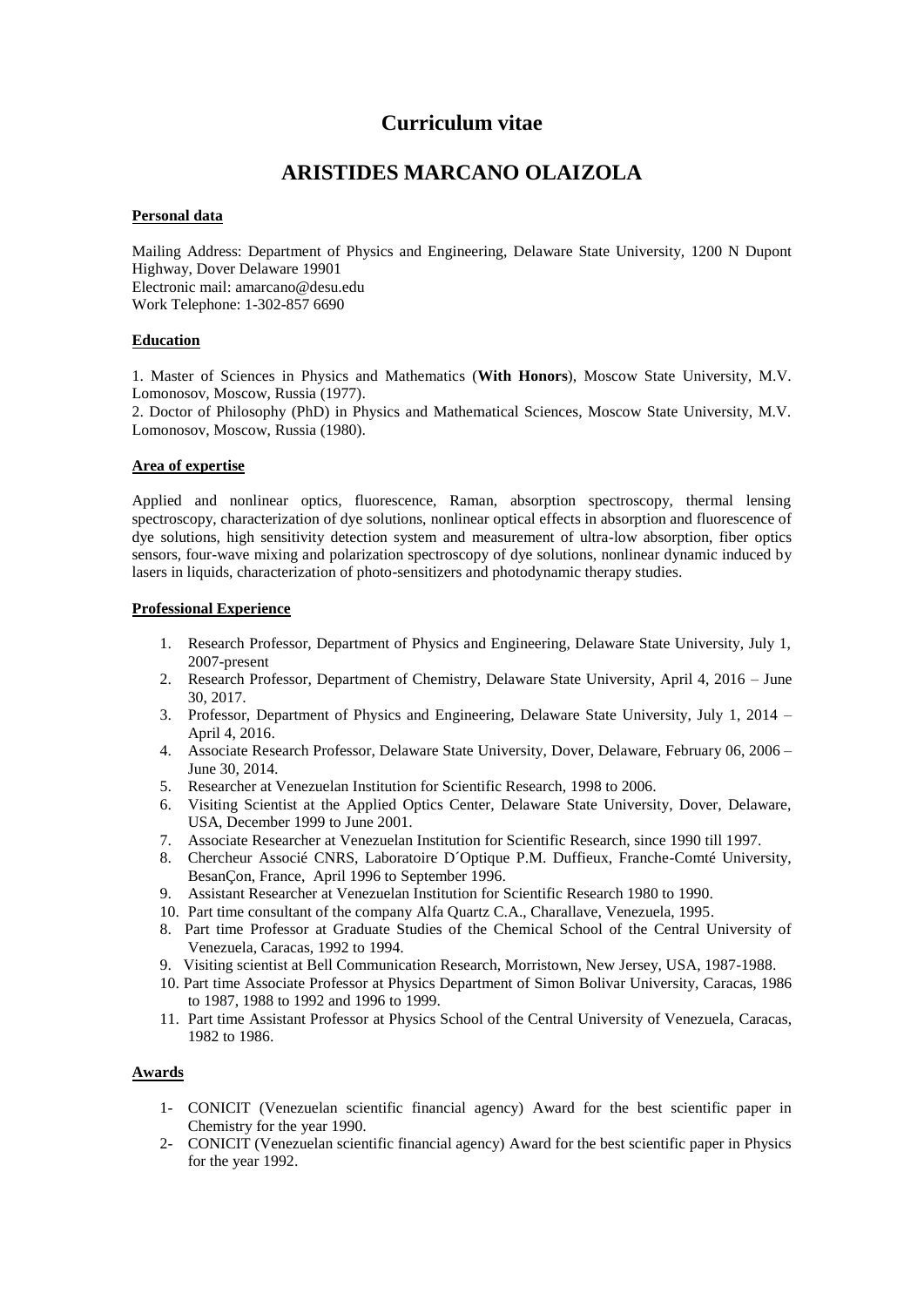- 3- Award Dr. Alejandro Calvo Lairet of the Venezuelan Society of Oncology as co-author of the work: "Photodynamic therapy of skin cancer". January 2007, Caracas, Venezuela.
- 4- Delaware State University Merit Award Recipient, April 2010.
- 5- Delaware State University Faculty Excellence Award in Research and Creative Activities May 2012, Dover Delaware.

### **Administrative positions:**

- 1. Chair of the Personnel Committee of the Department of Physics and Engineering, Delaware State University 2015-2016.
- 2. Chair of the Department of Physics and Engineering, Delaware State University. 2012-2015.
- 3. Interim chairman of the Department of Physics and Pre-Engineering, Delaware State University, July 2011-2012.
- 4. Director of Graduate Programs of the Department of Physics and Pre-Engineering, Delaware State University, May 2010- June 2011.
- 5. Chairman of the Physics Center at the Venezuelan Institute for Scientific Research (IVIC) 1993- 1996.
- 6. Director of the Laboratory of Quantum Optics at the Venezuelan Institute for Scientific Research (IVIC) (1989-2006).
- 7. Graduate Program Director of the Center of Physics of the Venezuelan Institute for Scientific Research (IVIC) 1985-1987.
- 8. Elected Member of the Academic Promotion Committee of the Venezuelan Institute for Scientific Research (IVIC) 1998-1999.

### **Scientific Grants**

1. S1-1735 CONICIT 1983-1988. "Measurements of ultrashort relaxation times and nonlinear optical effects in electronic transitions" , 17,600 USD.

2. PI-093 CONICIT 1993-1995, "Nonlinear optical effects induced by ultrashort pulses in optical fibers and liquids", 5,000 USD.

3. PI-096 CONICIT 1996-2001, "Measurement of nonlinear optical properties in thin films", 6000 USD

4. S1-95000587 CONICIT 1997-1999, "Measurement of the nonlinear susceptibility using the Z-scan technique", 100,000 USD.

5. PG-97000593 FONACIT 1999-2005, "Measurement of the optical properties using the method of the wave-front distortions of propagating beams", 350.000 USD.

6. Postgraduate Cooperative Program on Nonlinear Optics (PCP) FONACIT– Minister d´Affaires Etrangers de la Republique Francaise, 2001-2005, 30,000 USD.

7. Co-PI of the National Science Foundation (US) Grant No 0630388: Center for Research and Education in Optical Sciences and Applications (CREOSA), 2006-2011, 5,000,000.00 USD.

8. NASA URC-5 (2009-2015) "NASA Optical Science Center for Applied Research" Co-I, 5,000,000 USD.

9. NSF IIP-0646587 (2009-2010), Intelligent Instruction Systems using Augmented Reality, PI for Delaware State University, 149,093 USD.

10. NSF 09-502 (2009-2011) MRI Acquisition of a femtosecond laser spectroscopic system for the Center for Research and Education in Optical Sciences and Applications, PI, 48,178 USD.

11. NSF1156640 (2012-2013), "US-Mexico Collaborative Program on Photothermal Imaging and Photothermal Microscopy", PI 14,893 USD.

12. NSF CREST HRD-1242067 (2012-2017) National Science Foundation: "Center for Research and Education in Optical Sciences and Applications: Promoting Scientific Discoveries, technological Advances, and STEM Education". Role: Co-PI. 4,996,693USD.

13. DSU CIBER EPSCoR seed Grant, "Development of a practical low cost photothermal lens spectrophotometer for spectroscopic characterization of turbid samples", Role PI. Total awarded: 29,650 USD. Period Covered: Feb. 2013- July 2013.

14. NSF HBCU, "Targeted Infusion Project: A MakerLab at Delaware State University, Role Co-PI. Total awarded \$399,672. Period covered: October 2017-09/01/2020.

15. DoD HBCU/MI (BAA) W911NF-16-R-002, proposal No 70490-RT-REP: "Chemical and Electrical Properties Mapping by Nano FT-IR". \$ 497,700. September 2017-August 2018, Role Co-PI.

16. Preliminary Proposal NSF Includes: Expanding diversity in energy and environmental sustainability (EDEES). Role: PI. Invited April 2017.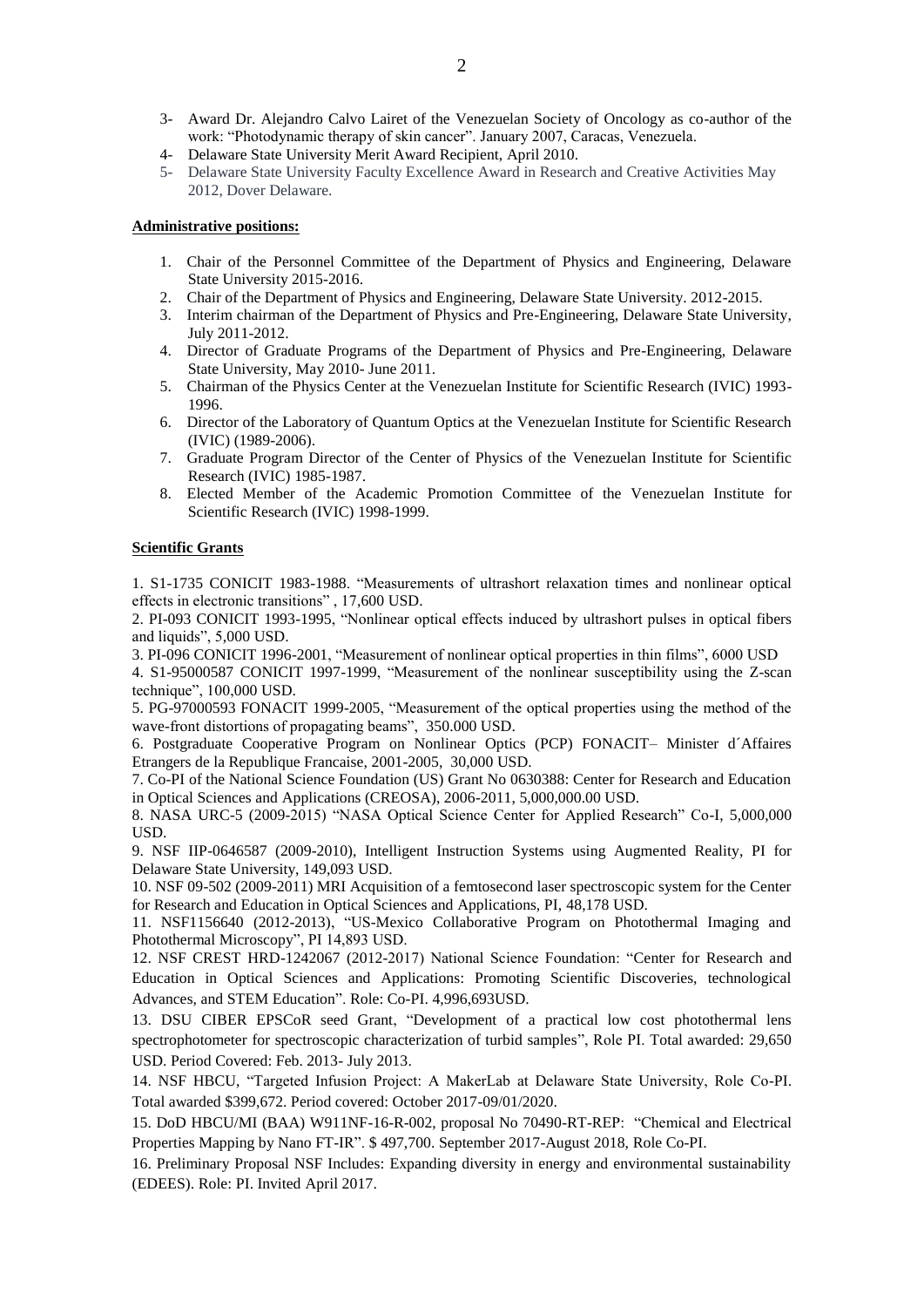17. "NSF INCLUDES DDLP: Expanding Diversity in Energy and Environmental Sustainability through the creation of learning opportunities for minority students in the Mid-Atlantic region." Role: PI. Awarded, \$ 298,592, period covered: 09/15/2017-09/14/2019.

18. NSF HBCU "Excellence in Research: Investigation of Enhancer-Free Photogenerated Singlet Oxygen." Role: PI. Awarded \$ 498,372, period covered: 09/01/2018-08/30/2021.

#### **Memberships in Scientific societies**

- 1- Venezuelan Society for the Advance of Science, member since 1981.
- 2- Venezuelan Physical Society, member since 1987 (Founder Member).
- 3- Venezuelan Optical Committee, member since 1992 (Founder Member).
- 4- Optical Society of America, member since 1990. Senior member since 2010.
- 5- American Physical Society, 1990 to 1993.
- 6- The International Society for Optical Engineering, member since 1992.

#### **Per-Reviewed Publications**

1. Bogdanova, M.V., Ylinova, T.M., Marcano O., A., Medvedev, G.N., "Influence of Vibrational Relaxation on Energy Characteristics of a Laser Pulse in a Molecular Amplifier", Soviet Journal of Quantum Electronics, **7**, Nº 6, p. 701-703. (1977) (Kvantavaya Elektron. **4**, 1243-1248 (1977)). Times Cited: 1.

2. Marcano, A., Platonenko, V.T., "Saturation of Light Absorption in Molecular Gases", Soviet Journal of Quantum Electronics, **9**, Nº 5, p. 563-565 (1979) (Kvantovaya Elektron. **6**, 955-959 (1979)). Times cited: 5.

3. Marcano, O. A., Platonenko, V.T., "Coherent interaction between a short optical pulse and a molecular amplifying medium allowing for magnetic number degeneracy", Soviet Journal of Quantum Electronics, **10**, Nº 4, p. 433-436 (1980) (Kvantovaya Elektron. **7**, 759-763 (1980)). Times cited: 11.

4. Marcano, O. A., Platonenko, V.T., "Calculation of the Saturation Kinetics of Vibrational-Rotational Transitions in the Diffusion Approximation", Moscow University Physics Bulletin. vol. 35, Nº 5, p. 53-54 (1980) (Vestnik Moskovskogo Universiteta, Fizika, **35**, Nº 5, pp. 50-56 (1980)). Times cited: 3.

5. Marcano, O.A., Platonenko, V.T., "Role of coherent effects in generation of short light pulses by a high-pressure  $CO_2$  laser", Soviet Journal of Quantum Electronics, 11, N° 11, p. 1438-1441 (1981) (Kvantovaya Elektron. 8, 2350-2356 (1981)). Times cited: 2.

6. Marcano, O. A., García Golding, F., "Induced Dichroism in Molecular Gases", J. Opt. Soc. Am., **72**, Nº 7, 957-959 (1982). Times cited: 1. **DOI:** 10.1364/JOSA.72.000957.

7. Marcano, A., Abreu, R., García Golding, F., (1984), "Electronic and Thermal Contributions to the Polarization Spectrum of DQCI", J. Physics B. At. Mol. Phys. **17**, 2151-2157 (1984). Times cited: 6. **DOI:** 10.1088/0022-3700/17/10/018.

8. Marcano, A., García Golding, F., "Power Effects in Polarization Spectroscopy in a Water Solution of Malachite Green", J. Chem. Phys. **82** (3), 1242-1245 (1985). Times cited: 30. **DOI:** 10.1063/1.448444.

9. Marcano, A. (1985), "Phenomenological models for reorientation relaxation", Revista Mexicana de Física, **31**, 345-360 (1985). Times cited: 0.

10. García Golding, F. and Marcano O., A, "High Order Effects in Rayleigh Type Optical Mixing", Phys. Rev. A **32**, 1526-1530 (1985). Times cited: 28. **DOI:** 10.1103/PhysRevA.32.1526

11. Marcano, A., García Golding, F. and Rojas F., R., "Pump power dependences of thermal grating and electronic component of a Polarization Spectroscopy (PS) signal of dye solutions", J. Opt. Soc. Am. JOSA, **3,** 3-7 (1986). Times cited: 2. **DOI:** 10.1364/JOSAB.3.000003.

12. Marcano O., A. and Aranguren, L., "Absolute Values of the Nonlinear Susceptibility of Dye Solutions measured by Polarization Spectroscopy", J. Appl. Phys. **62**, 3100-3103 (1987). Times cited: 0.

13. Paz, J.L., Franco, H.J., Reif, I., Marcano O., A. and García Golding, F., "Pump Power Dependence due to Parametric Amplification of the Rayleigh Type Optical Mixing Signal", Phys. Rev. B **37**, 3381 (1988). Times cited: 15. **DOI:** 10.1103/PhysRevA.37.3381.

14. Marcano O., A. and Medina, R., "Optical amplification of a thermal grating polarization spectroscopy signal", JOSA B, **5**, 1386 (1988). Times cited: 1.

15. Chung, K.P. and Marcano O., A., "Phase stabilization of Optical Sub-harmonic signals", J. Opt. Soc. Am. B, **5**, 2524 (1988). Times cited: 5.

16. Franco, H.J., J.L. Paz, A. Marcano O., I. Reif and M. Salazar, "Symmetry properties of the homogeneous Rayleigh type optical mixing signal in frequency space", J. Opt. Soc. Am. B, **7**, 57-63 (1990). Times cited: 21.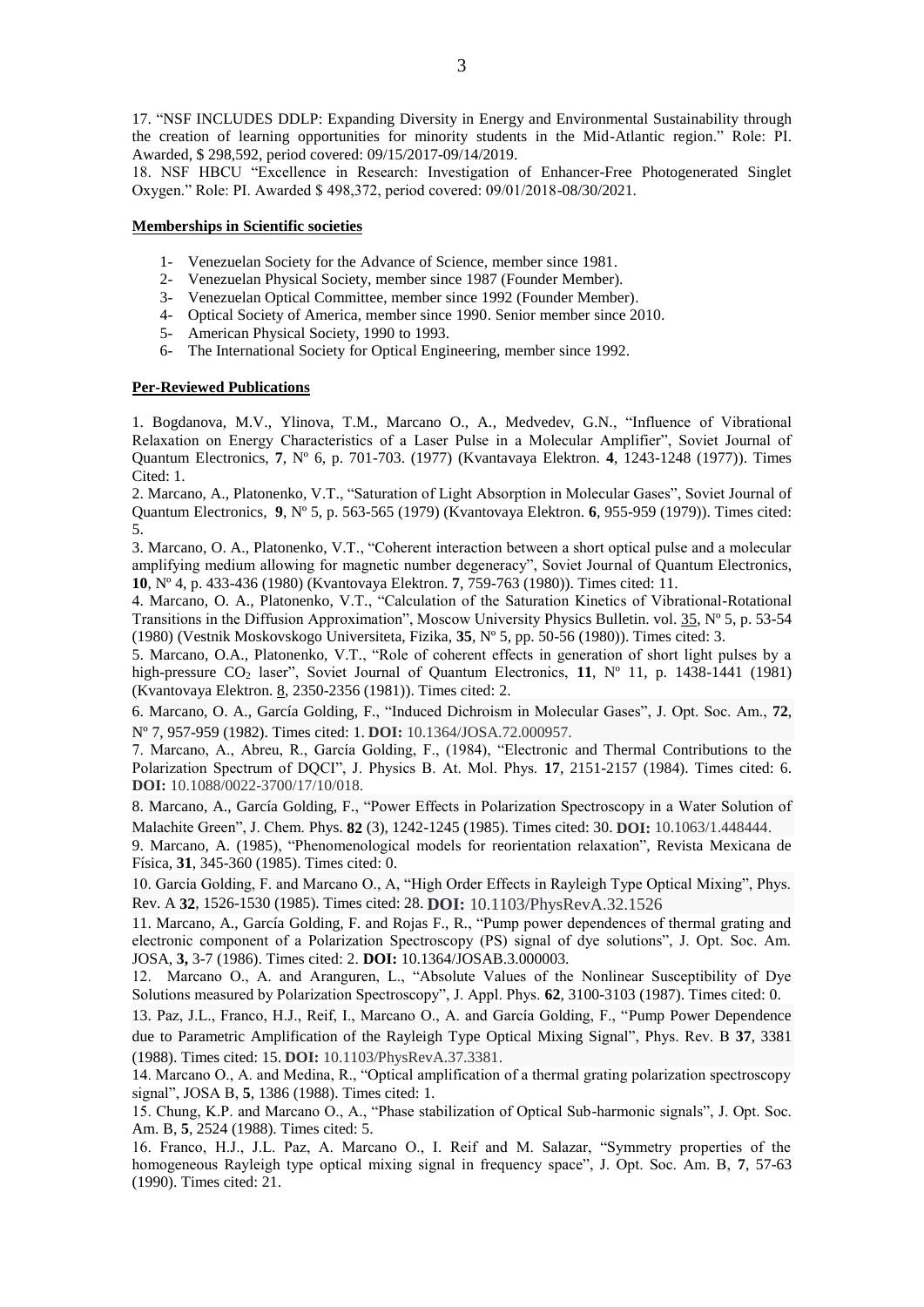17. Marcano O., A., I. Reif, J.L. Paz and H.J. Franco, "Rayleigh type optical mixing spectra of homogeneously and inhomogeneously broadened two level systems", Journal of Physics B: At. Mol. Opt. Phys. **23**, 1257-1264 (1990). Times cited: 10.

18. Marcano O., A., L. Márquez, L. Aranguren and M. Salazar, "Polarization spectra of homogeneously and inhomogeneously broadened two level system", J. Opt. Soc. Am. B, **7**, 2145-2149 (1990). Times cited: 7. **DOI:** 10.1364/JOSAB.7.002145.

19. Marcano O., A. "Laser-induced bubble trapping and its effect on light thermal blooming", Appl. Opt. **31**, pp. 2757-2764 (1992). Times cited: 8. **DOI:** 10.1364/AO.31.002757.

20. Marcano O. A.and J. Castillo, "A new approach for a pump-probe photothermal experiment", Bra. J. Phys., **22**, pp. 25-29 (1992). Times cited: 0.

21. Marcano O. A., G. Da Costa and J. Castillo, "Geometrical interpretation of the laser-induced thermal lens", Optical Engineering, **32**, pp. 1125-1130 (1993). Times cited: 8.

22. L. Márquez, I. Reif, H.J. Franco, A. Marcano O. and J.L. Paz, "High pump power effects on resonant nearly degenerate four-wave mixing signal for homogeneously and inhomogeneously broadened two level systems", Phys. Rev. A, **47**, pp. 4185-4192 (1993). Times cited: 17. **DOI:** 10.1103/PhysRevA.47.4185.

23. Marcano O. A. and L. Aranguren, "Laser-induced force for bubble-trapping in liquids", Appl. Phys. B, **56**, pp. 343-346 (1993). Times cited: 4. **DOI:** 10.1007/BF00324530.

24. J. Castillo, V. Kozich and A. Marcano O., "Thermal lensing due to one-and two-photon absorption studied with two-color time-resolved Z-Scan", Optics Letters, **19**, pp. 171-173 (1994). Times cited: 65. **DOI:** 10.1364/OL.19.000171.

25. Marcano O. A. and J. Castillo, "Distortions of the probe light wave front in a thermal lens pumpprobe experiment", J. European Optical Society, Pure and Applied Optics, **3**, pp. 339-351 (1994). Times cited: 0.

26. V.P. Kozich, A. Marcano O., F.E. Hernández and J. Castillo, "Use of differential thermal lensing to study two photon absorption in solutions", Appl. Spec., **48**, pp. 1419-1422 (1994). Times cited: 7. **DOI:** 10.1366/0003702944027994.

27. V.P. Kozich, A. Marcano O., F.E. Hernández and J. Castillo, "Dual beam time-resolved Z-Scan in liquids to study heating due to linear and nonlinear light absorption", Appl. Spec., **48**, pp. 1506-1512 (1994). Times cited: 29. **DOI:** 10.1366/0003702944027741.

28. V.P. Kozich, F.E. Hernández and A. Marcano O., "Pulse-induced thermal lensing in Kerr media", Applied Spectroscopy, **49**, pp. 1804-1808 (1995). Times cited: 8. **DOI:** 10.1366/0003702953966019.

29. Marcano O. A., H. Maillotte, D. Gindre and D. Metin, "Picosecond nonlinear refraction measurement in single beam open Z-Scan by charged-coupled device image processing", Optics Letters, **21**, pp. 101- 103 (1996). Times cited: 31. **DOI:** 10.1364/OL.21.000101.

30. Hernández F. E., A. Marcano O. and H. Maillotte, "Sensitivity of the total beam profile distortion Zscan for the measurement of nonlinear refraction", Opt. Comm. **134**, pp 529-536 (1997). Times cited: 17.

31. Marcano O., A. and R. Escalona, "Measurement of the stationary thermal nonlinear refraction lightwave front distortions by image-processing", Review of Scientific Instruments, **68**, pp 1652—1656 (1997). Times cited: 6. **DOI:** 10.1063/1.1147972.

32. Calatroni, J., A. Marcano O., R. Escalona and P. Sandoz, "Visualization and measurement of

stationary thermal lens using spectrally resolved white light interferometry", Optics Communications **138**, pp 1-5 (1997). Times cited: 11. **DOI:** 10.1016/S0030-4018(97)00058-8

33. A. Marcano O., F. E. Hernández and A. D. Sena, "Two-color near field eclipsing Z-scan technique for the determination of nonlinear refraction", J. Opt. Soc. Am. B., **14**, pp 3363-3367 (1997).Times cited: 14. **DOI:** 10.1364/JOSAB.14.003363.

34. F. E. Hernández, A. Marcano O., Y. Alvarado, A. Biondi, H. Maillotte, "Measurement of nonlinear refraction index and two photon absorption in a novel organometallic compound", Optics Communications, **152**, 77-82 (1998). Times cited: 26. **DOI:** 10.1016/S0030-4018(98)00153-9.

35. Zoghbi, M. E. , Bolaños, P., Villalba-Galea, C., Marcano, A., Hernández, E. Fill, M.and Escobar, A. L., "Spatial Ca2+ distribution in contracting skeletal and cardiac muscle cells", Biophysical J. **78** (1): 164-173 (2000). Times cited: 12. **DOI:** 10.1016/S0006-3495(00)76582-9.

36. Marcano O. A., N. Melikechi and G. Verde, "Shift of the absorption spectrum of organic dyes due to saturation", J. Chem Phys. **113**, 5830 (2000). Times cited:11. **DOI:** 10.1063/1.1308110.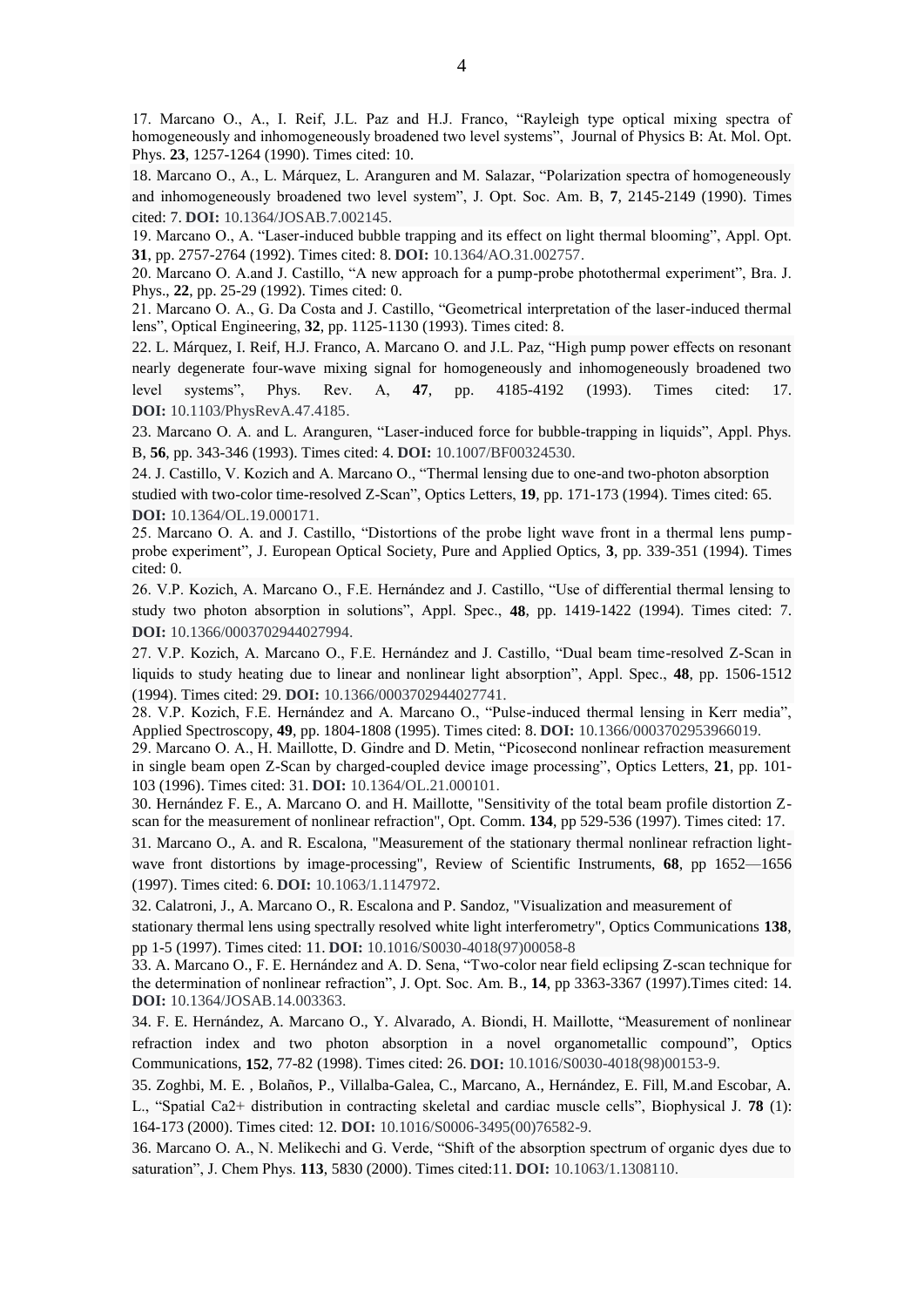37. Yartsev V. M. and A. Marcano O., "Nonlinear optics of molecular donor-acceptor compounds", Syntetic Metals, **7423**, pp 1-4 (2000). Times cited: 2. **DOI:** 10.1016/S0379-6779(00)00355-6.

38. Marcano O. A. and I. Urdaneta, "Fluorescence quantum yield of the rhodamine 101 in the presence of absorption saturation", Appl. Phys. B, **72**, 207-213 (2001). Times cited: 10. **DOI:** 10.1007/s003400000423

39. Gupte S. S., A. Marcano O., R. J. Pradhan, CF. Desai and N. Melikechi, "Pump-probe thermal lens near-infrared spectroscopy and Z-scan study of Zinc (Tris) Thiourea Sulfate", J. Appl. Phys., **89**, 4939- 4943 (2001). Times cited: 53. **DOI:** 10.1063/1.1358325.

40. Y. M. Yartsev and A. Marcano O., "Calculation of nonlinear optical properties of molecular clusters", Revista Mexicana de Física, **47** suplemento 1, 48-53 (2001). Times cited: 0.

41. Marcano A. O., C. Loper and N. Melikechi, "High sensitivity absorption measurement in water and glass samples using a mode-mismatched pump-probe thermal lens method", Appl. Phys. Lett., **78**, 3415- 3417 (2001). Times cited: 68. **DOI:** 10.1063/1.1375835.

42. Marcano O. A., C. Loper and N. Melikechi, "Pump probe mode mismatched Z-scan¨, J. Opt. Soc. Am.B, 19, 119-124 (2002). Times cited: 54. **DOI:** 10.1364/JOSAB.19.000119.

43. S. S. Gupte, R. D. Pradhan, A. Marcano O., C. F. Desai and N. Melikechi, "Laser Damage Studies in zinc (tris) thiourea sulfate: A nonlinear Optical Crystal", J. Appl. Phys., **91**, 3125-3128 (2002). Times cited: 33. **DOI:** 10.1063/1.1436287.

44. Marcano O. A., A. Tiburcio y G. Aguilar, "Photothermal spectra in dye solutions", Portal de la Ciencia Venezolana **1** (1), 47-55 (2002). Times cited: 0.

45. H. Soscún, O. Castellano, Y. Bermúdez, C. Toro-Mendoza, A. Marcano O. and Y. Alvarado, "Linear and nonlinear optical properties of pyridine N-oxide molecule", J. Mol. Struc. **592**, 19-28 (2002). Times cited: 22. **DOI:** 10.1016/S0166-1280(02)00222-1.

46. Marcano O. A., L. Rodríguez and N. Melikechi, "Thermal lensing in extended samples", Appl. Spectros., **56**, 15041507 (2002). Times cited: 15. **DOI:** 10.1366/00037020260377832

47. Marcano O. A., and Y L. Rodríguez, "Absorption measurement using a mode-mismatched thermal lens method", Revista Venezolana de Química, **25**, 17-23 (2002). Times cited: 0

48. J. Hung, J. Castillo and A. Marcano O., "Fluorescence spectra of Rhodamine 6G for high fluence excitation radiation", J. Luminescence, **101**, 263-268 (2003). Times cited: 14. **DOI:** 10.1016/S0022- 2313(02)00548-3.

49. Marcano O. A., L. Rodríguez and Y. Alvarado, "Mode-mismatched thermal lens experiment in the pulse regime", J. Opt. A: Pure Appl. Opt. **5**, S256-S261(2003). Times cited: 15. **Article Number:** PII S1464-4258(03)56305-X.

50. Marcano O. A., J. Hung, L. Rodríguez and L. Borrero, "Differential thermal lensing in extended samples", Appl. Spect. **57**, 1278-1281 (2003). Times cited: 3. **DOI:** 10.1366/000370203769699162.

51. M. E. Zoghbi, J. A. Copello, C. A. Villalba-Galea, P. Velez, P. L. Daz Sylvester, P. Bolaños, A. Marcano O., M. Fill and A. L. Escobar, "Differential Ca2+ and Sr2+ regulation of intracellular divalent cations release in ventricular myocytes", Cell Calcium, **26**, 119-134 (2004). Times cited: 10. **DOI:** 10.1016/h.ceca.2004.01.023.

52. J. Hung, A. Marcano O., J. Castillo, J. Gonzalez, V. Piscitelli, A. Reyes and A. Fernandez, "Thermal lensing and absorbance spectra of a fluorescent dye solution", Chem. Phys. Lett. **386**, 206-210 (2004). Times cited: 8. **DOI:** 10.1016/j.cplett.2004.01.058

53. L. Rodríguez, J. Ramírez and A. Marcano O., "Thermal lens induced by a diode laser as a didactic experience for undergraduate physics laboratory", Revista Mexicana de Física, E, **51** pp 1-4 (2005). Times cited: 2.

54. F. Vargas, Y. Díaz, V. Yartsev, A. Marcano O., and A. Lappa, "Photophysical properties of novel photosensitizer Radachlorin in different media", Ciencia , **12**, 70-77 (2004). Times cited: 13.

55. M. Giffard, N. Mercier, G. Gabon, X. Nguyen-Phu, M. Sylla, P. Delhaes, H. Soscun, O. Castellano, J. Hernandez, L. Rodríguez, A. Marcano O. and V. Yartsev, "Chiral salts for nonlinear optics: prospect and achivements", Microelectron. J. **36**, 933-938 (2005). Times cited: 2. **DOI:** 10.1016/j.mejo.2005.05.011

56. L. Rodríguez, C. Simos, J. Hernández, H. Gutierrez, M. Sylla, M. Giffard, A. Marcano O., H. Soscun and X. Nguyen Phu. "Picosecond measurement of the nonlinear refractive index of new salts of carboxylate anions with chiral amines and ammonium cation*s*", Optical Materials, **27**/3, pp 641-646 (2004). Times cited: 7. **DOI:** 10.1016/j.optmat.2004.09.010.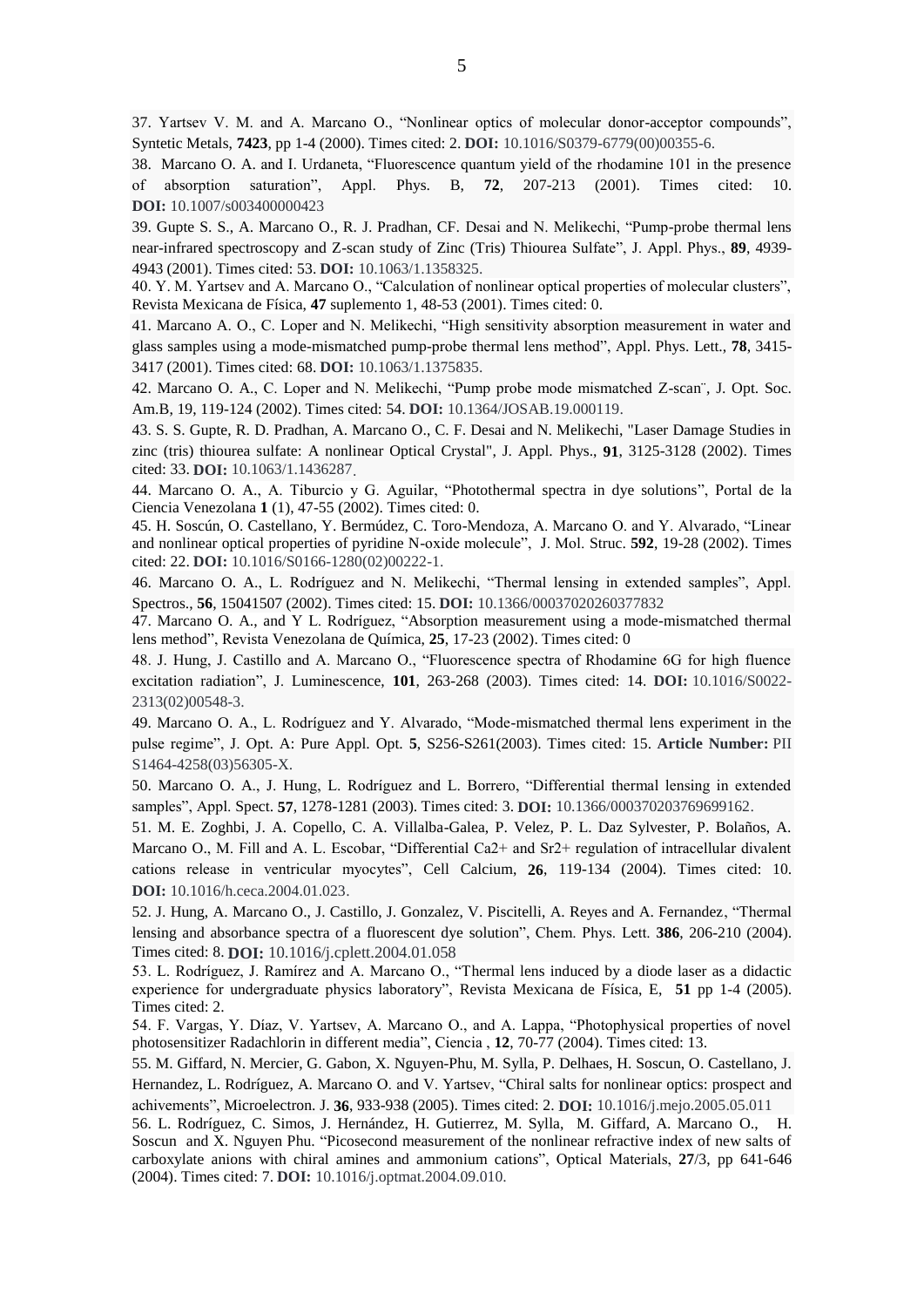57. L. Rodríguez, C. Simos , M. Sylla, A. Marcano O. and X. Nguyen Phu, " New holographic technique for third-order optical properties measurement", Opt. Comm., vol 247/4-6 pp 453-460 (2004). Times cited: 7. **DOI:** 10.1016/j.optcom.2004.11.104.

58. L. Echevarría, L. Rodríguez, V. Karasiev, V. Piscitelli and A. Marcano O., "High efficiency stimulated Raman scattering from alcohols: Theory and experiments", J. Raman Spectroscopy, **36**, 389- 393 (2005). Times cited: 1

59. J. A. González, A. Marcano, L. Trujillo and B. A. Mello, "Controlled transport of solitons and bubbles using external perturbations", Chaos, Solitons and Fractals **28**, pp 804-821 (2006). Times cited: 4. **DOI:** 10.1016/j.chaos.2005.08.073

60. Marcano O. A., H. Cabrera, M. Guerra, R. A. Cruz, C. Jacinto and T. Catunda, "Optimizing and calibrating a mode-mismatched thermal lens experiment for low absorption measurement", J. Opt. Soc. Am. B, **23**, pp 1408-1413 (2006). Times cited: 39. **DOI:** 10.1364/JOSAB.23.001408.

61. A. Marcano O., J. Ojeda and N. Melikechi, "Absorption spectra of dye solutions measured using a white-light thermal lens spectrophotometer", Appl. Spectros. **60** (5), 560-563 (2006). Times cited: 11.

62. H. Cabrera, A. Marcano O. and J. Castellanos, "Absorption coefficient of nearly transparent liquids measured using thermal lens spectrometry", Condensed Matt. Phys., **9**, 2, 385-389 (2006). Times cited: 36.

63. Marcano O. A. and N. Melikechi, "CW Achromatic thermal lens spectroscopy", App. Spectros. **61**, 659-664 (2007). Times cited: 13. **DOI:** 10.1366/000370207781269864.

64. J. Castro Garcia, N. Rincon Duran, M. Gordon Parra, A. Marcano O. and L. Aranguren, "Photodynamic Therapy on skin cancer", Rev Venez. Oncol, 19 (1), 3-19 (2007). Times cited: 0.

65. M. Guerra, A. Taouri, A. Marcano O., H. Cabrera, and M. Sylla, "Measurement of nonlinear absorption coefficient of organic materials by mode-mismatched Z-scan thermal lensing technique", Appl. Spectros. **61**, 1025-1133 (2007). Times cited: 3. **DOI:** 10.1366/000370207782217716.

66. Marcano O. A., K. Williams and N. Melikechi, "Measurement of two-photon absorption using the photo-thermal lens effect", Opt. Comm. **281**, 2598-2604 (2008). Times cited: 0.

67. S. Rock, A. Marcano O., Y. Markushin, C. Sabanayagam and N. Melikechi, "Elemental analysis of laser-induced breakdown spectroscopy aided by an empirical data base", Appl. Opt. 47 (31), G99-G104 (2008). Times cited: 6. **DOI:** 10.1364/AO.47.000G99.

68. M. Benitez, A. Marcano O., and N. Melikechi, "Thermal Diffusivity Measurement using the Mode-Mismatched Photothermal Lens Method", Opt. Engineer. 48 (4), 043604 (April 2009). Times cited: 5. **DOI:** 10.1117/1.3119306.

69. R. A. Cruz, A. Marcano O., C. Jacinto, and T. Catunda, "Ultra-sensitive Thermal Lens Spectroscopy of Water", Opt. Lett. **34** (12), 1882-1884 (June 15, 2009). Indexed in TPDSci. VBA is at [http://www.tpdsci.com/Tsv\\_.php?date=20110405](http://www.tpdsci.com/Tsv_.php?date=20110405) (May 2011). Times cited: 20. **DOI:** 10.1364/OL.34.001882.

70. Y. Markushin, A. Marcano O., S. Rock and N. Melikechi, "Determination of protein hydrogen composition by laser-induced breakdown spectroscopy", J. Anal. At. Spectrom. **25**, 148-149 (2010), DOI: 10.1039/b920384b (Impact 4.028). Times cited: 6. **DOI:** 10.1039/b920384b.

71. T. Vance, D. Pokrajac, A. Lazarevic, A. Marcano, Y. Markushin, S. McDaniel and N. Melikechi, "Classification of LIBS Protein Spectra Using Multilayer Perceptrons", Journal Transactions of Mass-Data Analysis of Images and Signals (with applications in Medicine, Biotechnology, Chemistry and Food Industry), **2** (1), pp. 96-111, ISSN 1868-6451 (2010). Times cited: 0.

72. A. Marcano O., F. Delima, Y. Markushin, and N. Melikechi, "Determination of Linear and Nonlinear Absorption of Metallic Colloids using Photothermal Lens Spectrometry", J. Opt. Soc. Am. B **28**, 281-287 (2011). Times cited: 6. **DOI:** 10.1364/JOSAB.28.000281.

73. A. Marcano O., "Optimized Photothermal Lens Determination of Nonlinear Absorption", International Journal of Thermophysics. Published on line 18 November 2012. DOI: 10.1007/s10765- 012-1359-x. Times cited: 1

74. A. Marcano O., Isaac Basaldua, Aaron Villette, Raymond Edziah, Jinjie Liu, Omar Ziane, and Noureddine Melikechi, "Photothermal lens spectrometry measurements in highly turbid media", Appl. Spectros. 67 (9), 1013-1018, 2013. **DOI**: 10.1366/12-06970. Times cited: 5

75. A. Marcano O., S. Alvarado, J. Meng, D. Caballero, E. Marin and R. Edziah, "White Light Photothermal lens spectrophotometer for determination of absorption in scattering samples", Applied Spectroscopy, 68 (6), 680-685, June 2014. DOI: 10.1366/13-07385. Times cited: 6.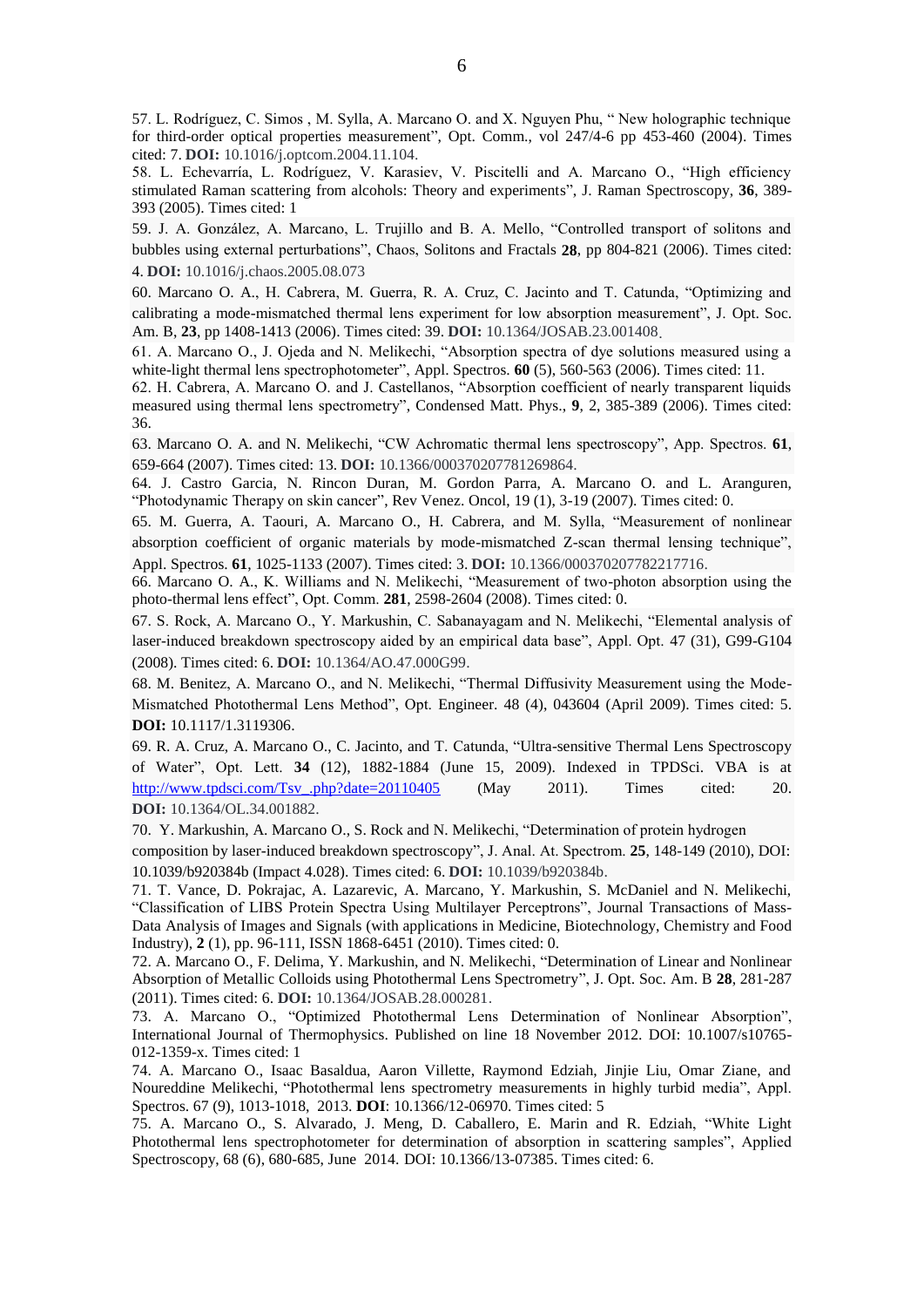76. D. Pokrajac, A. Lazarevic, V. Kecman, A. Marcano, Y. Markushin, T. Vance, N. Reljin , S. McDaniel, and N. Melikechi, "Automatic Classification of Laser-Induced Breakdown Spectroscopy Data of Protein Biomarkers ", Applied Spectroscopy, 68 (9), 1067-1075 (2014). DOI: 10.1366/14-07488. Times cited: 4.

77. S. Alvarado, E. Marin, A. Calderon and A. Marcano, "Improvement of an optical fiber sensor for the detection of low concentrations of solutes using the photothermal effect", Thermochimica Acta, 593, 12- 15 (2014) (online August 13, 2014). DOI: 10.1016/j.tca.2014.08.012. Times cited: 1

78. A. Marcano, G. Gwanmesia, M. King and D. Caballero; "Determination of thermal diffusivity of opaque materials using the photothermal mirror method," Opt. Eng., 53(12), 127101 (2014). DOI:10.1117/1.OE.53.12.127101. Times cited: 1.

79. M. Hlaing, B. Gebear-Eigzabher, A. Roa, A. Marcano, D. Radu and C. Lai, "Absorption and scattering cross section extinction values of silver nanoparticles", Optical Materials, 58, 439-444 (2016). Time cited: 6. [https://doi.org/10.1016/j.optmat.2016.06.013.](https://doi.org/10.1016/j.optmat.2016.06.013)

80. A. Marcano, G. Gwanmesia, and B. Workie, "Photothermal Mirror Method for the Study of Thermal Diffusivity and Thermo-Elastic Properties of Opaque Solid Materials", International Journal of Thermophysics, 38:136 (2017); DOI: 10.1007/s10765-017-2276-9.

81. A. Marcano O., "Photothermal determination of absorption and scattering spectra of silver nanoparticles", Applied Spectroscopy, 72(2): 234:240 (2018). DOI: 10.1177/0003702817738056.

82. D. H. Kingsley, R. Kuis, R. Perez, I. Basaldua, P. Burkins, A. Marcano, and A. Johnson, "Oxygendependent laser inactivation of murine norovirus using visible light lasers", Virology Journal 15:117 (2018). DOI:10.1186/s12985-018-1019-2.

**Citations count by September 2018:** 920 (Average 11 citations per paper).

### **Chapters in books**

1. Marcano O., A., L. Aranguren, J.L. Paz, H.J. Franco and M.C. Salazar, "Spectral characteristics of the nonlinear interaction of a bicromatic field of light with a two level system", *Nonlinear Phenomena in Fluids, Solids and Other Complex Systems*, Elsevier Science Publishers B.V., p. 405- (1991).

2. Marcano O. A. and N. Melikechi, "Pump-probe mode-mismatched photothermal lens spectroscopy in the continuous wave regime", in *Thermal Wave Physics and Related Photothermal Techniques: Basic Principles and Recent Developments*, E. Marin Editor, pp. 287-308, Transworld Research Network, ISBN 978-81-7895-401-1, 287-308 (2009). ([http://ressign.com/UserBookDetail.aspx?bkid=893&catid=207\)](http://ressign.com/UserBookDetail.aspx?bkid=893&catid=207).

3. Marcano O., A., D. Pokrajac, A Lazarevic, M. Smith, Y. Markushin and N./ Melikechi," Statistical Analysis for Automatic Identification of Ovarian Cancer Protein Biomarkers Based on Fourier Transform Infrared Spectroscopy" in *Fourier Transforms - New Analytical Approaches and FTIR Strategies*, Chapter 8, 147-166, Goran Nikolic (Editor), Intech , ISBN 978-953-307-232-6 (March 2011). [http://www.intechopen.com/articles/show/title/statistical-analysis-for-automatic-identification-of-ovarian-](http://www.intechopen.com/articles/show/title/statistical-analysis-for-automatic-identification-of-ovarian-cancer-protein-biomarkers-based-on-fast)

[cancer-protein-biomarkers-based-on-fast.](http://www.intechopen.com/articles/show/title/statistical-analysis-for-automatic-identification-of-ovarian-cancer-protein-biomarkers-based-on-fast) 

### **Proceedings**

1. Marcano O., A. and G. Da Costa, "Microstructure of the laser-induced thermal lens", Proceedings SPIE, The International Society for Optical Engineering, **1626**, Nonlinear Optics III, pp. 348-353 (1992). Times cited: 2. **DOI:** 10.1117/12.58108.

2. G. Gutiérrez, J. Salazar y A. Marcano O. "Interferometric method for the measurement of the refraction index thermal gradient as an undergraduate physics laboratory", Proceedins of the Panamerican Conference on Physics Education, **I**, pp. 531-541, Ediciones Universidad Simón Bolívar, (Caracas, 1993). 3. Marcano O. A., H. Maillotte, D. Gindre and D. Metin, "Determination of the refraction through the measurement of light wave-front distortions", Proceeding SPIE, Second Iberoamerican Meeting on Optics, **2730**, pp. 405-408 (1995).

4. R. A. Escalona and A. Marcano O., "Time evolution interferometric measurements of a thermal lens", Proceedings SPIE, **3172**, pp 384-391 (1997)

5. A. Marcano O., A. Tiburcio y G. Aguilar, "Absorbance and photothermal lens spectra of dye solutions", Proceedings of the III Iberoamerican Meeting on Optics, Revista Colombiana de Física, special electronic edition: ISBN: 958-9205-32-1, (1998).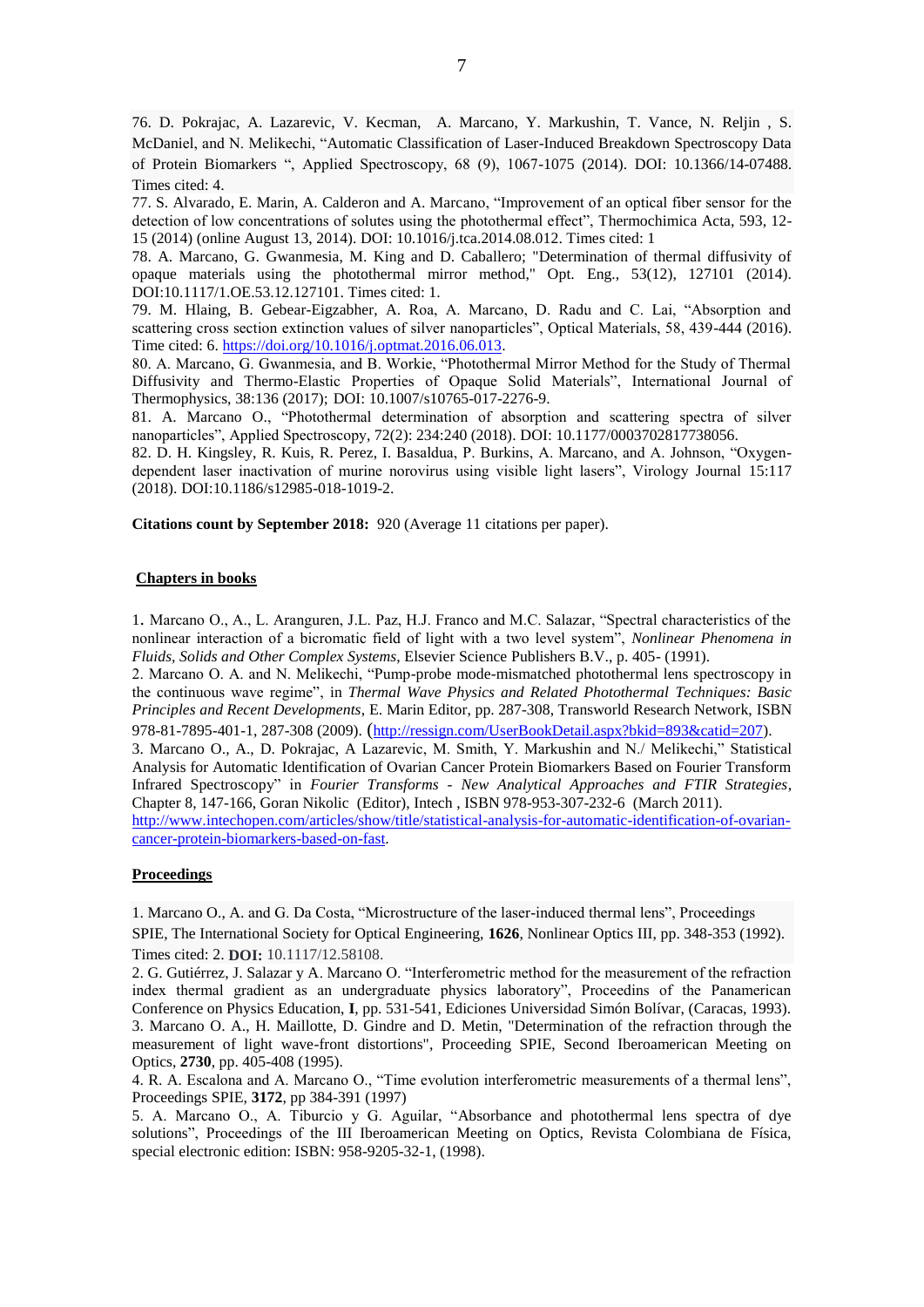6. R. Escalona, A. Marcano O., C. Rosa and R. Casas, "Comparative study between interferometric and Z-scan techniques for thermal lensing characterization", Proceedings of the III Iberoamerican Meeting on Optics, Revista Colombiana de Física, special electronic edition: ISBN: 958-9205-32-1, (1998).

7. R. Escalona, A. Marcano O., C. Rosa and R. Casas, "Comparative study between interferometric and Z-scan techniques for thermal lensing characterization", Academia Colombiana de Ciencias Exactas, Físicas y Naturales, Proceedings of the  $3<sup>th</sup>$  Iberoamerican Meeting on Optics and  $6<sup>th</sup>$  Latinoamerican Meeting on optics Laser and their Applications, special electronic editions ISBN: 958-9205-32-1 (1998).

8. A. Marcano O., A. Solis, E. Hernández and H. Maillotte, "Total profile distortion Z-scan", SPIE Proceedings **3572,** pp. 218-227 (1999).

9. A. Marcano O. and I. Urdaneta, "Optical Stark splitting of the absorption spectra of Rhodamine 101", SPIE Proceedings **3749**, pp 783-784 (1999).

10. R. Escalona, J. Calatroni and A. Marcano O., "Interferometric and Z-scan techniques for thermal lensing characterization", Proceedings of LACAFLUM, V Latin American and Caribean Congress on Fluid Mechanics, Editor Stefan Zara, Ediciones de la Universidad Simón Bolívar, Caracas, Venezuela (2001).

11. A. Marcano O. and N. Melikechi, "High sensitivity thermal lens absorption measurement using nearly collimated beams", Proceeding SPIE, **4419**, p. 522-525 (2001).

12. A. Marcano O., C. Loper and N. Melikechi, "Measurement of small absorption coefficient using pump-probe thermal lens method with nearly collimated beams", Technical Digest, Conference on Lasers and Electro-Optics (CLEO), pp 463-464, (2002)

13. A. Marcano O., L. Rodríguez and Y. Alvarado, "Mode mismatched thermal lens experiment in the pulse regime", Proceedings SPIE, **4829**, pp 389-370 (2002).

14. J. Hung, J. Castillo and A. Marcano O., "Quenching of fluorescence of Rhodamine 6G at high fluence excitation radiation", Proceedings SPIE, **4829**, pp 421-422 (2002).

15. L. Rodríguez, C Simos, M. Sylla, A. Marcano O. y X. Nguyen-Phu, "Experimental method for measuring nonlinear refraction coefficients in inhomogeneous organic materials", Memorias del VI Congreso Venezolano de Química, pp- 856-859, Editors Golán, Caracas (2003).

16. L. Borrero, A. Marcano O., J. Hung y L. Rodríguez, "Differential thermal lensing in extended samples", Proc. VI Venezuelan Chemical Conference, pp 859-863, Editors Golán, Caracas (2003).

17. J. Hung, A. Marcano O., J. Castillo, V. Piscitelli, A. Reyes y A. Fernández, "Photo-thermal spectroscopy of a fluorescent dye", Proc. VI Venezuelan Chemical Conference, pp 859-863, Editors Golán, Caracas (2003).

18. O. Castellano, X. Hernández, N. Cubillán, M. Giffard, M. Sylla, X. Nguyen-Phu, H. Soscun and A. Marcano O., "The first hyperbolarizability of some chiral carboxylates by hyper-Rayleigh scattering measurement and theoretical calculations", Proc. of SPIE **5622**, pp 413-418 (2004).

19. L. Rodríguez, C. Simos, M. Sylla, A. Marcano O. and X. Nguyen Phu, "Measurement of the third order nonlinear coefficient of organic materials by an holographic technique in the picosecond regime", Proc. of SPIE **5622**, pp 408-412 (2004).

20. F. Vargas, C. Rivas, O. Estrada, A. Marcano O., L. Echevarría, Y. Díaz, I. Alexander, L. Rodríguez, L. Padrón and I. Ramón Rivera, "Photo-physical and photochemical properties of Bauhinia megalandra (Caesalpinaceae) extracts as new PDT photosensitizer", Proc. of SPIE **5622**, pp 11- 17 (2004).

21. O. Mendoza-Yero, H. Cabrera Morales and A. Marcano O., "Gaussian beam characterization using

thermal lens method", Proc. of SPIE **5622**, pp 972-977 (2004). **DOI:** 10.1117/12.590728. Times cited: 1.

22. A. Marcano O., L. Rodríguez and J. Ramírez, "Optical fiber detector based on light diffraction", Proc. of SPIE **5622**, pp 939-943 (2004).

23. Echevarría L., Rodríguez L., Piscitelli V. , Estrada O. and A. Marcano O., "Stimulated Raman red

light generation by acetone as a perspective source for photodynamic therapy applications", Proc. of SPIE **5622**, pp 35-39 (2004). **DOI:** 10.1117/12.589349. Times cited: 1.

24. A. Marcano O., R. A. Cruz, C. Jacinto, D. N. Messias and T. Catunda, "Thermal lens spectra of low absorbing materials", Annals of Optics, **7**, 1.10, Proceedings of the XXVIII Brasilian Meeting on Condensed Matter Physics" (2005).

25. D. N. Messias, C. Jacinto, T. Catunda and A. Marcano O., "Nonlinear refraction index measurement of Yb3+ doped glasses under resonant excitation", Annals of Optics, **7**, 4.20, Proceedings of the XXVIII Brasilian Meeting on Condensed Matter Physics" (2005).

26. M. Guerra, A. Marcano O., H. Cabrera, X. Nguyen-Phu and M. Sylla, "Mode-mismatched thermal lens measurement of nonlinear absorption coefficient of organic materials", Annals of Optics, **7**, 1.9, Proceedings of the XXVIII Brasilian Meeting on Condensed Matter Physics" (2005).

27. A. Marcano O., L. Echevarria, J. Castro, N Rincón, M Gordon and J. Ceballos, "Red-diode laser photodynamic therapy of basal cell cancer using photo-sensitizer Radachlorine: Preliminary results", in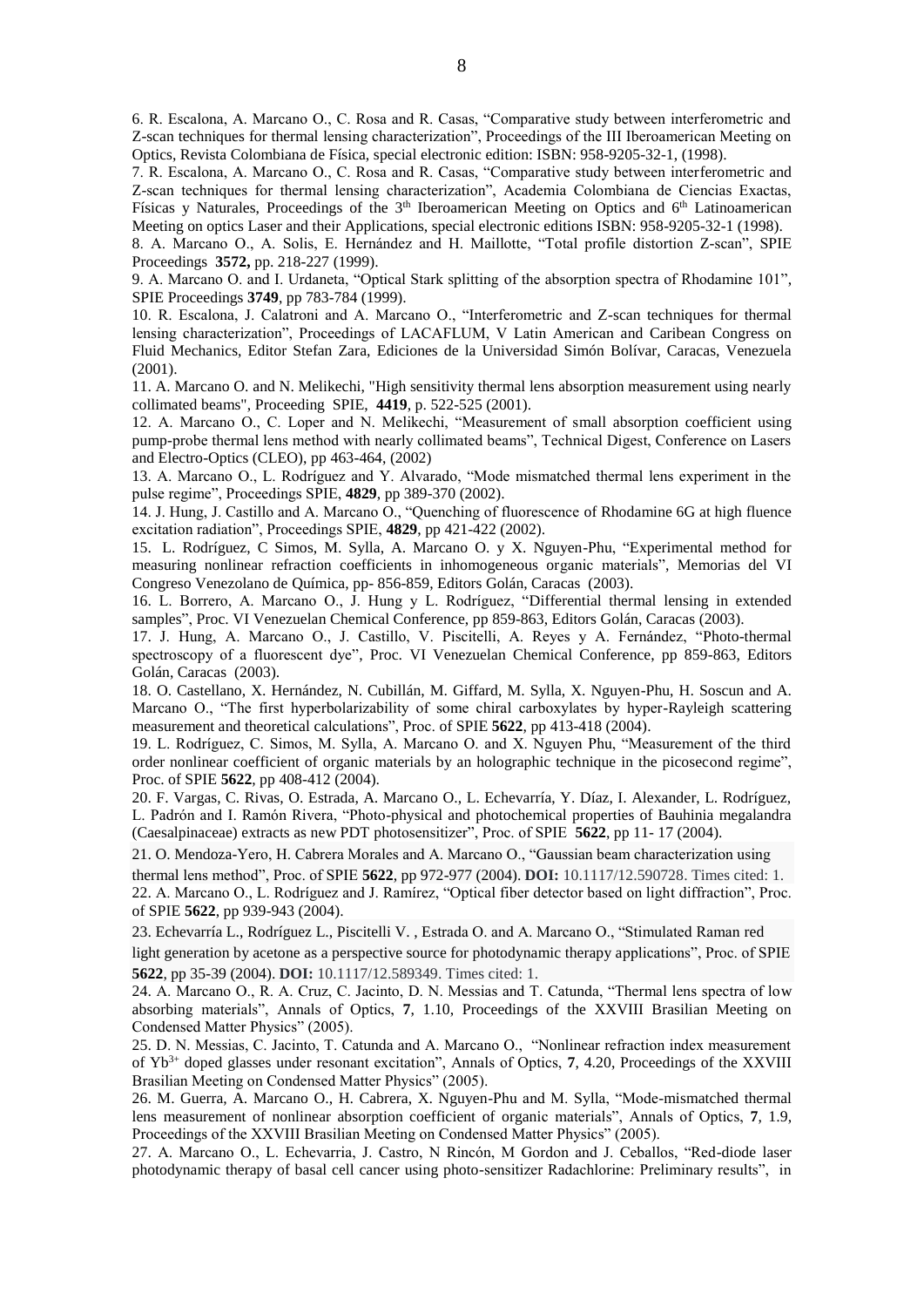Frontiers in Optics 2005/Laser Science XXI (Optical Society of America, Washington, DC, 2005) FtuBB5.

28. L. Echevarria, L. Rodriguez, A. Marcano O., O. Estrada, M. C. Salazar, F. Quintero, "Evaluation of photo-sensitizers singlet oxygen production for photodynamic therapy applications using time resolved thermal lens", Proc. SPIE **6009**, 60090K (Nov. 21, 2005)

29. A. Marcano O., "Optical device for human voice detection", Proc. SPIE Vol. 6004, 60040O ( 2005)

30. A. Marcano O., R. A. Cruz, C. Jacinto and T. Catunda, "Comparison of Mode-Matched and Mode-Mismatched Thermal Lens Methods for the Measurement of Low Absorption Coefficients, in Frontiers in Optics 2005/Laser Science XXI (Optical Society of America, Washington, DC, 2005) JWA12.

31. A. Marcano O., K. Williams and N. Melikechi, "High sensitivity photo-thermal lens methods for the measurement of two-photon absorption", Proc. SPIE **6653**, 665308-1:8 (2007).

32. H. Cabrera, A. Marcano O. and J. Ojeda "Absorption spectra of Nitrobenzene Measured with an Incoherent White Light Excitation", AIP Proceedings: Atomic, Molecular, and Optical Physics **992**, 1189-1194 (2008).

33. A. Marcano O., H. Cabrera and M. Diaz, "Comparison between mode-matched and modemismatched thermal lens methods for absorption measurement in liquids", AIP Proceedings: Atomic, Molecular, and Optical Physics **992**, 1183-1188 (2008).

34. N. Melikechi, H. Ding, A. Marcano O., and S. Rock, "Laser-induced breakdown spectroscopy of alcohols and proteins solutions", AIP Proceedings: Atomic, Molecular, and Optical Physics **992**, 1177- 1182 (2008). Times cited: 4.

35. R. A. Cruz, C. Jacinto, A. Marcano O., and T. Catunda, "High sensitivity thermal lens optimized technique to measure low linear absorption coefficient", AIP Proceedings: Atomic, Molecular, and Optical Physics **992**, 1195-1200 (2008).

36. N. Melikechi, H. Ding, S. Rock, A. Marcano O. and D. Connolly, "Laser-induced breakdown spectroscopy of whole blood and other Liquid organic compounds", in Optical Diagnostic and Sensing VIII, Editors G. Cote and A. V. Priezzhev, Proceeding of SPIE **6863**, 68630O1-7, DOI:10.1117/12.761901 (2008).

37. A. Marcano O., Y. Markushin, N. Melikechi and D. Connolly, "Fourier Transform Spectroscopy of Deuterated Proteins", Linear and Nonlinear Optics of Organic Materials VII by Rachel Jakubiak, Proceedings of SPIE, **7049** 70490z-1-8 (2008).

38. Aristides Marcano O., Noureddine Melikechi, Aaron Zelinskas and Miguel Benitez, "Pump-Probe Photothermal Lens Experiment for Measuring Thermal Diffusivity Coefficient of Organic Solvents", Linear and Nonlinear Optics of Organic Materials VII by Rachel Jakubiak, Proceedings of SPIE, **7049** 70490C-1-8 (2008).

39. [Y. Markushin,](http://spiedigitallibrary.aip.org/vsearch/servlet/VerityServlet?KEY=SPIEDL&possible1=Markushin%2C+Y.&possible1zone=author&maxdisp=25&smode=strresults&&bproc=symp&scode=PW09B&aqs=true) [N. Melikechi,](http://spiedigitallibrary.aip.org/vsearch/servlet/VerityServlet?KEY=SPIEDL&possible1=Melikechi%2C+N.&possible1zone=author&maxdisp=25&smode=strresults&&bproc=symp&scode=PW09B&aqs=true) [A. Marcano O.,](http://spiedigitallibrary.aip.org/vsearch/servlet/VerityServlet?KEY=SPIEDL&possible1=O.%2C+A.+Marcano&possible1zone=author&maxdisp=25&smode=strresults&&bproc=symp&scode=PW09B&aqs=true) [S. Rock,](http://spiedigitallibrary.aip.org/vsearch/servlet/VerityServlet?KEY=SPIEDL&possible1=Rock%2C+S.&possible1zone=author&maxdisp=25&smode=strresults&&bproc=symp&scode=PW09B&aqs=true) [E. Henderson,](http://spiedigitallibrary.aip.org/vsearch/servlet/VerityServlet?KEY=SPIEDL&possible1=Henderson%2C+E.&possible1zone=author&maxdisp=25&smode=strresults&&bproc=symp&scode=PW09B&aqs=true) and [D. Connolly,](http://spiedigitallibrary.aip.org/vsearch/servlet/VerityServlet?KEY=SPIEDL&possible1=Connolly%2C+D.&possible1zone=author&maxdisp=25&smode=strresults&&bproc=symp&scode=PW09B&aqs=true) "LIBS-based multi-element coded assay for ovarian cancer application", Reporters, Markers, Dyes, Nanoparticles, and

Molecular Probes for Biomedical Applications, S. Achilefu and R. Raghavachari, Editors, Proc. SPIE

Vol. **7190**, 719015: 1-6 (2009). **DOI:** 10.1117/12.810247. Times cited: 3.

40. [Aleksandar Lazarevic,](http://spiedigitallibrary.aip.org/vsearch/servlet/VerityServlet?KEY=SPIEDL&possible1=Lazarevic%2C+Aleksandar&possible1zone=author&maxdisp=25&smode=strresults&aqs=true) [Dragoljub Pokrajac,](http://spiedigitallibrary.aip.org/vsearch/servlet/VerityServlet?KEY=SPIEDL&possible1=Pokrajac%2C+Dragoljub&possible1zone=author&maxdisp=25&smode=strresults&aqs=true) [Aristides Marcano,](http://spiedigitallibrary.aip.org/vsearch/servlet/VerityServlet?KEY=SPIEDL&possible1=Marcano%2C+Aristides&possible1zone=author&maxdisp=25&smode=strresults&aqs=true) and [Noureddine Melikechi,](http://spiedigitallibrary.aip.org/vsearch/servlet/VerityServlet?KEY=SPIEDL&possible1=Melikechi%2C+Noureddine&possible1zone=author&maxdisp=25&smode=strresults&aqs=true) "Support vector machine based classification of fast Fourier transform spectroscopy of proteins" Proc. SPIE, Vol. **7169**, 71690C ; DOI:10.1117/12.809964 (2009).

41. Maurice Smith, Aristides Marcano, Yuri Markushin and Noureddine Melikechi, Fourier transform infrared spectroscopy of deuterated proteins and its use for detection of protein biomarkers", Proceedings of the 2009 Joint Annual Meeting, NSF, Division of Human Resources Development, Washington DC, June 2009.

42. T. Vance, D. Pokrajac, A. Marcano, N. Melikechi, "Neural networks classifier on high dimensional spectroscopy data", Proceedings of the 2009 Joint Annual Meeting, NSF, Division of Human Resources Development, Washington DC, June 2009.

43. R. A. Cruz, C. Jacinto, A. Marcano, and T. Catunda, "Ultra-sensitive thermal lens spectroscopy of water", The European Conference on Lasers and Electro-Optics, Munich, Germany, June 14, 2009

44. Aristides Marcano O., Franz Delima, Yuri Markushin, Chandran Sabanayagam and Noureddine Melikechi, "Detecting protein biomarkers using a photothermal lens method", Proceedings of the 2010 Joint Annual Meeting, pp 44-45, NSF, Division of Human Resources Development, Washington DC, June 6-9, 2010.

45. T.Vance, D. Pokrajac, A. Marcano, Y. Markushin, S. McDaniel, N. Melikechi, A. Lazarevic,

"Classification of LIBS Protein Spectra Using Multi-layer Perceptrons," Proc. International Conference on Mass Data Analysis of Images and Signals in Medicine, Biotechnology, Chemistry and Food Industry, Berlin, 2010.

46. T. Vance, N. Reljin, A. Lazarevic, D. Pokrajac, V. Kecman, N. Melikechi, A. Marcano O., Y. Markushin, S. McDaniel, "Classification of LIBS Protein Spectra using Support Vector Machines and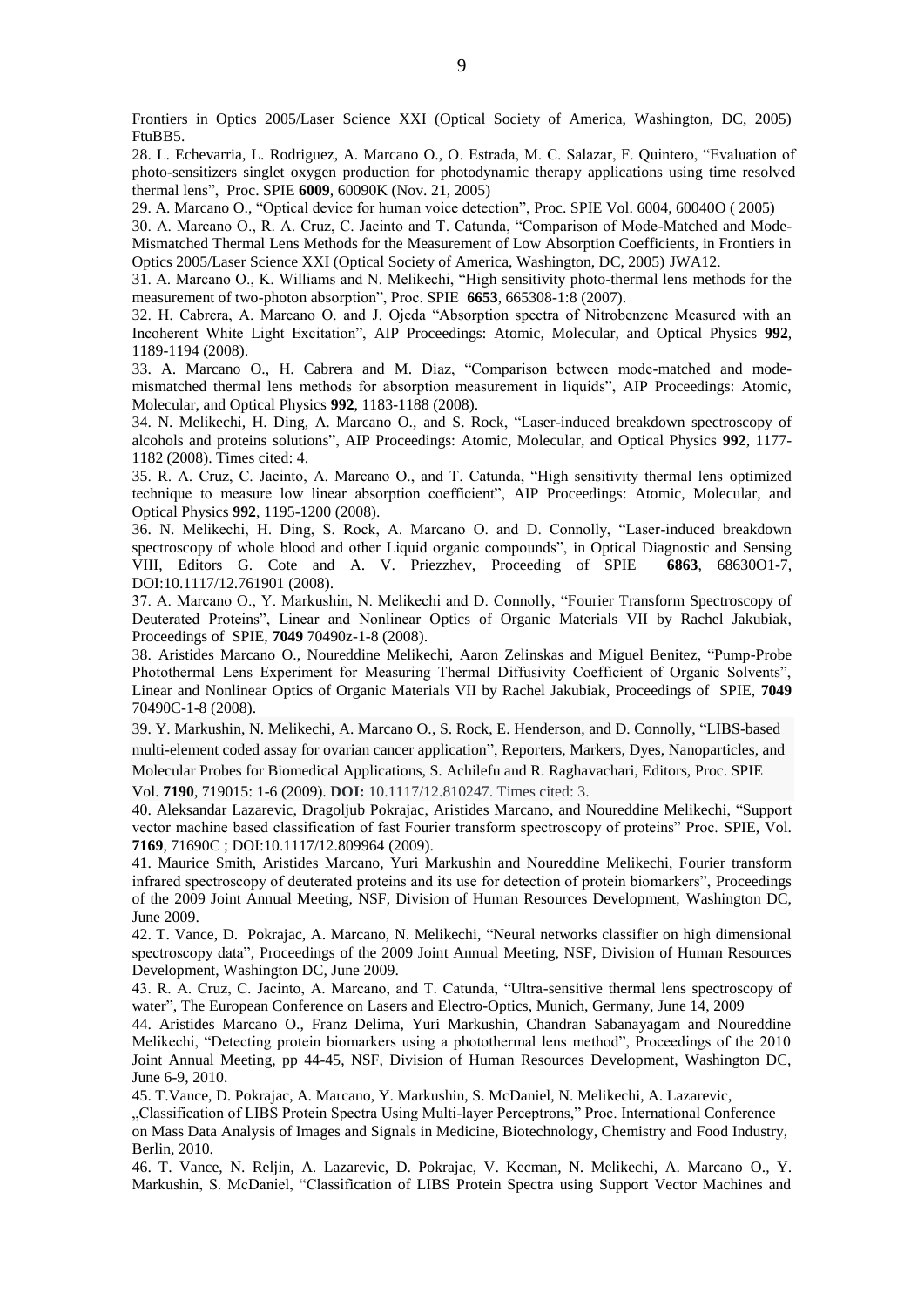Adaptive Local Hyperplanes", Proc. International Joint Conference on Neural Networks, IJCNN 2010, Barcelona, 2010. DOI: 10.1109/IJCNN.2010.5596575

47. Dragoljub Pokrajac, Tia Vance, Aleksandar Lazarevic, Aristides Marcano, Yuri Markushin, Noureddine Melikechi, Natasa Reljin, "Performance of Multilayer Perceptrons for Classification of LIBS Protein Spectra," Proc. 10th Symposium on Neural Network Applications in Electrical Engineering, 2010, in press.

48. F. Delima, A. Marcano O, Y. Markushin, C. Sabanayagam and N. Melikechi, "High Sensitivity Photothermal Lens Detection of Metallic Nanoparticles: Applications for Detection of Protein Biomarkers", JTuA20.pdf, 2010 OSA /FiO/LS 2010.

49. A. Marcano O., F. Delima, G. Gwanmesia and N. Melikechi, "Photo-thermal mirror method for determination of thermal diffusivity of nontransparent samples", FThZ3.pdf**,** 2010 OSA /FiO/LS 2010.

50. A. Marcano O., F. Delima, N. Melikechi and Y. Markushin, "Photothermal lens spectrometry of metallic nanoparticles colloids", Proc. SPIE Vol. 7947, 79470D1-7 (2011).

51. A. Marcano O., "Graded-Index Optical Fiber Sound Sensor," in *Advanced Photonics 2013*, K. Ewing and M. Ferreira, eds., OSA Technical Digest (online) (Optical Society of America, 2013), paper SM3C.4.

<http://www.opticsinfobase.org/abstract.cfm?URI=Sensors-2013-SM3C.4>

52. A. Marcano O., S. Alvarado, and E. Marin Moares, "Detecting absorption spectra of turbid media using a white light photothermal lens spectrophotometer," in *Advanced Photonics 2013*, K. Ewing and M. Ferreira, eds., OSA Technical Digest (online) (Optical Society of America, 2013), paper SW3B.4.

53. Gour Pati, Z. Warren, M. J. Williams, A. Marcano and Renu Tripathi (2014). Spectroscopic Characterization of Nanodiamond Solutions using Photothermal and Fluorescence Measurements. MRS Proceedings, 1703, mrss14-1703-pp07-07. DOI:10.1557/opl.2014.841.

### **Books**

- 1- A. Marcano O., Physics 1- Mechanics, published by the Universidad Nacional Abierta, No. UNA-EP1-82-0108, Caracas,Venezuela, 1981.
- 2- D. R. Figueroa, L. E. Guerrero, M. Hernández, A. Sanchez, N, Suárez, A. Marcano O. y R. Escalona, "Physics Laboratory", Edited by the Simon Bolivar University, Caracas, Venezuela, (1999)
- 3- A. Marcano O. and J. L. Paz, Editors, Proceedings of SPIE, Vol 5622, RIAO/OPTILAS 2004, Proceedings of the 5<sup>th</sup> Iberoamerican Meeting of Optics and 8<sup>th</sup> Latinoamerican Meeting on Optics, Lasers and their Applications. ISBN 13: 9780819455758, ISBN 10: 081945575X, Publisher SPIE Press, 21 October 2004, Bellingham/US.

#### **Patents**

1. N. Melikechi and A. Marcano O. "Fiber Optics Sound Detector", US patent number 8,015,878 September 13, 2011 (WO/2008/045274 USPTO Patent Application 20100139405, IPC8 Class: AG01H900FI USPC Class: 73655. Published 06/10/2010).

### **Presentations in Scientific Conferences**

1. Marcano, A., García Golding, F. y Rojas, R. "Thermal and Electronic Components of the Polarization Spectrum of DQCI", Annual Meeting of the Optical Society of America, 1983, New Orleans, U.S.A., J. Opt. Soc. Am. (special edition), 73, 1934 (1983).

2. Marcano, A., García Golding, F. "Power effects in Polarization Spectroscopy", Conference on Lasers, Atomic and Molecular Physics, Trieste, Italy (1985).

3. Marcano, A., García Golding, F. "Parametric Amplification of Polarization Spectroscopy Signal", Secon Latinoamerican Meeting on Optics, Lasers and their Applications, Brasil (1986).

4. Chung, K.P. and Marcano O., A. "Phase Stabilization of Optical Subharmonic Signals", Annual Meeting of the Optical Society of America, San Francisco, California, US (1988).

5. A. Marcano O., M.C. Salazar, J.L. Paz, I. Reif and H.J. Franco. "Nonlinear spectra of homogeneously and inhomogeneously broadened two-level system", Annual Meeting of the Optical Society of America, Orlando, Florida, US (1989).

6. A. Marcano O. "Need and Wishes for Panamerican Collaboration", 4th Symposium on Pan American Collaboration in Experimental Physics, (round table discussion) Bariloche, Argentina (1989).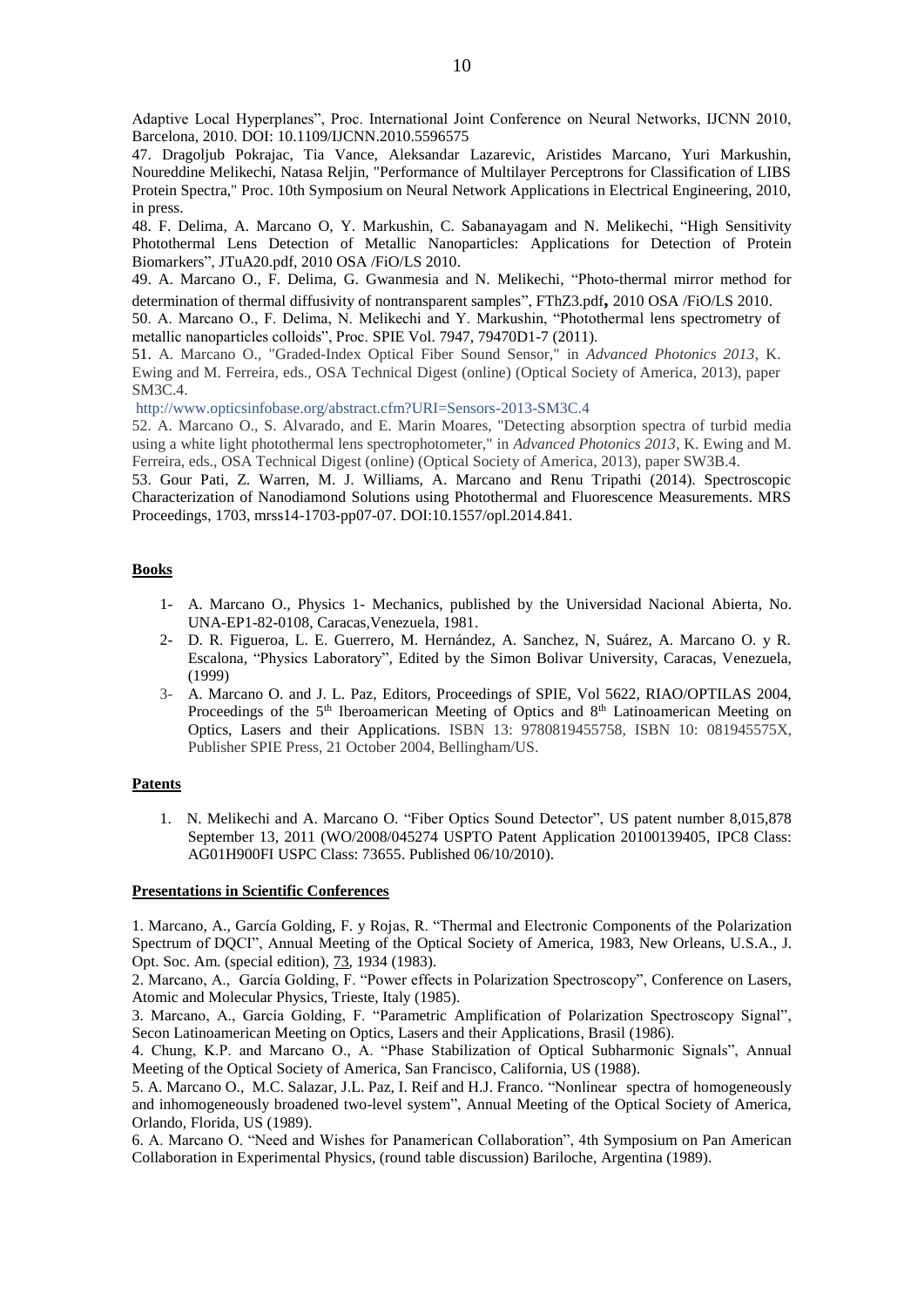7. A. Marcano O. "Bistablity of the thermal blooming effect", UNESCO Conference "Modern Problems of Radiophysics", Moscow, Rusia (1990).

8.J.F. Fernández, J.M. Albarrán and A. Marcano O. "Diffusion limited aggregation with surface tension scaling of viscous fingering", March 1990 Meeting of the American Physical Society, Anaheim, CA, U.S.A. Bull. Am. Phys. Soc. 35, 827 (1990).

9.A. Marcano O. "Polarization Spectroscopy of Dye Solutions", Latinoamerican School on Molecular Dynamics, Caracas, Venezuela, 1990.

10.A. Marcano O. "Spectral Characteristics of the Nonlinear Interaction of Light with a Two-level System", Second Latinoamerican Workshop on Nonlinear Phenomena, Santiago de Chile, Chile (1990).

11. A. Marcano O. "Effect of laser-induced bubble trapping on light propagation", Annual Meeting of the Optical Society of America, San Jose, California, US (1991).

12. A. Marcano O. and G. Da Costa. "Geometrical interpretation of the thermal lens effect", OE LASE'92, Nonlinear Optics, Los Angeles, California, US (1992).

13. J. Salazar, G. Gutiérrez y A. Marcano O. "Interference method for measuring the thermal gradient of the refraction index", II Interamerican Conference on Physics Education, Caracas, Venezuela, (1991).

14. A. Marcano O. "Thermal effect in liquids a new approach of the thermal lens effect", (**Invited Paper**) III Jorge André Swieca School, Universidade Federal de Pernambuco, Recife, Brazil (1992).

15.J. Castillo y A. Marcano O. "Thermal lens spectroscopy varying beam spot diameter", I Iberoamerican Meeting on Optics, p. 128 Actas, Barcelona, Spain, (1992).

16.A. Marcano O., L. Aranguren y J. Castillo. "Laser force for bubble trapping", First Iberoamerican Meeting on Optics p. 114 Actas, Barcelona, Spain, (1992).

17.A. Marcano O. "Photothermal effects in Liquids", V Simposium on Panamerican Collaboration on Experimental Physics, Cartagena, Colombia (1992).

18.A. Marcano O. and J. Castillo. "Distortions of the probe-light wave-front in a thermal-lens pumpprobe experiment", Annual Meeting of the Optical Society of America, Toronto, Canada, (1993).

19.V. Kozich, J. Castillo and A. Marcano O. "Thermal-lens detection of one and two-photon absorption in organic solvents", Annual Meeting of the Optical Society of America, Toronto, Canada, (1993).

20.V.P. Kozich, J. Castillo, F.E. Hernández and A. Marcano O. "Differential thermal lensing to study two-photon absorption in solutions", Conference on Lasers and Electro-Optics (CLEO'94), Los Angeles, U.S.A. Technical Digest, vol. 8, p. 89, (1994).

21.V.P. Kozich, J. Castillo, F.E. Hernández and A. Marcano O. "Two-color Z-Scan technique to study the thermal changes in refractive index in liquids", **(Invited Paper)** International Conference on Refractrometry, Varsow, Poland, (1994).

2.V. P. Kozich, A. Marcano O., F.E. Hernández and J. Castillo. "Chlorophyll nonlinearities studied with Z-Scan Technique", 5th International Conference, Laser Applications in Life Sciences (LALS'94), Minsk, Belarus, (1994).

23.A. Sena D. and A. Marcano O. "Close field method for determination of the nonlinear refraction index", XIX International Workshop on Condensed Matter Theories, Caracas, Venezuela, (1995).

24. A. Marcano O., H. Maillotte, D. Gindre y D. Metin. "Determination of nonlinear refraction and absorption using a charged coupled device", Second Iberoamerican Meeting on Optics, Guanajuato, Mexico, (1995).

25.A, Marcano O., H. Maillotte, D. Gingre and D. Meting. "Z-Scan nonlinear refraction measurement by one-shot CCD-image processing of the beam profile", OSA Annual Meeting, Portland, U.S.A., (1995). 26.A. Marcano O. and A. Sena, "Close field eclipsing Z-scan technique for the determination of nonlinear refraction in liquids", CLEO-Europe 96, Hamburg, Germany (1996).

27. A. Marcano O., F. Hernández and H. Maillotte, "Sensitivity of the total beam profile distortion Z-scan method for the measurement of nonlinear refraction", CLEO- Europe 96, Hamburg, Germany (1996).

28. R. A. Escalona, A. Marcano O. and J. E. Calatroni, " Interferometric and spectroscopic measurement of properties of a thermal lens", SPIE´s 42 Annual Meeting: International Symposium on Optical Science, Engineering, and Instrumentation, San Diego, CA, USA ( 1997).

29. F. E. Hernández, A. Marcano O., Y. Alvarado, A. Biondi y H. Maillotte, "Measurement of nonlinear refraction index and two-photon absorption in a novel organometalliccompound", Annual Meeting of the Optical Society of America, Long Beach, CA, USA (1997).

30. A. L. Escobar, M. E. Zoghbi, C. A. Villalba, M. Fill, E. Hernández, A. Marcano and P. Polaños, "Subcellular calcium dynamics in striated muscle cells", Annual Meeting of the Biophysical Society, USA (1998).

31.A. Marcano O. y A. Tiburcio, "Photothermal and absorbance spectra of dye solutions", Third Iberoamerican Meeting on Optics and Sixth Latinoamerican Meeting on Optics, Lasers and Their Applications, Cartagena, Colombia (1998).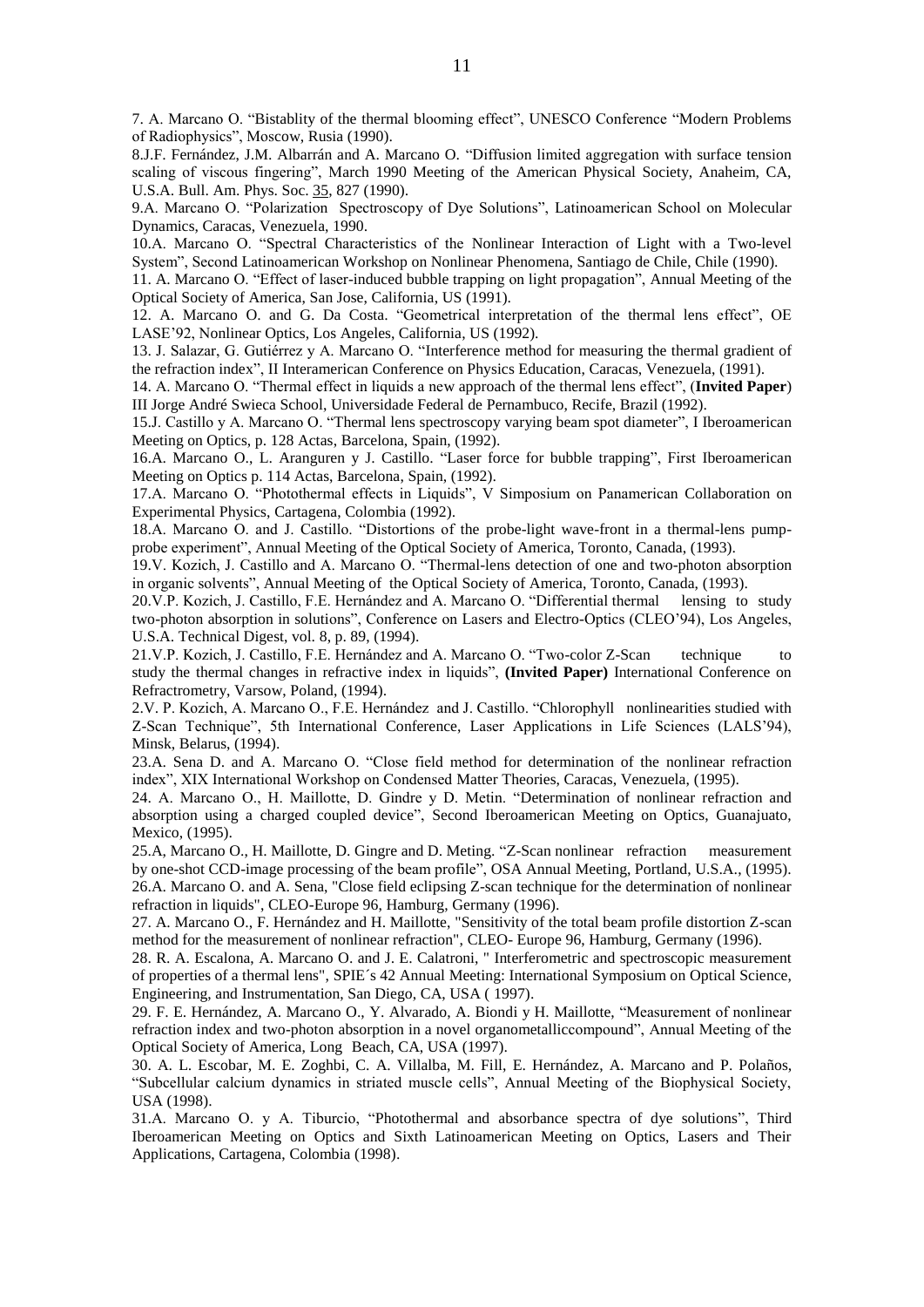32. R. Escalona, A. Marcano O., Carlos Rosa y Roberto Casas, "Comparative study of interference and thermal lens techniques", Third Iberoamerican Meeting on Optics and Sixth Latinoamerican Meeting on Optics, Lasers and Their Applications, Cartagena, Colombia (1998).

33. A. Marcano O., "Variants on Z-scan technique" **(Invited Paper)**, Third Iberoamerican Meeting on Optics and Sixth Latinoamerican Meeting on Optics, Lasers and Their Applications, Cartagena, Colombia (1998).

34. A. Marcano O., I. Urdaneta and A. Tiburcio, "Photothermal and absorbance spectra of saturable dye solutions", Annual Meeting of the Optical Society of America, Baltimore, US (1998).

35. A. Marcano O. and I. Urdaneta, "Optical Stark splitting of the absorption spectra of Rhodamine 101", International Comission for Optics General Conference, 1999, San Francisco, US (1999).

36. Marcano O. A., N. Melikechi, S. S. Gupte, P. D. Pradhan, "High sensitivity near infrared pump-probe photo-thermal spectroscopy on condensed matter", Annual Meeting of the Optical Society of America, Providence, US (2000).

37. Gupte, C. F. , Desai, M. S., Marcano O. A., Pradham R. D. and Melikechi N, "Pump-probe thermal lensing near infrared spectroscopy of zinc (tris) thiourea sufate", Annual Meeting of the Optical Society of America, Providence, US (2000).

38. Marcano A., "Absorption and fluorescence spectra of dye solutions for high power laser field", (**Invited Paper**), Swieca Summer School, Recife, Brasil , (2000).

39. Marcano A. O. , C. Loper and N. Melikechi, "Measurement of small absorption coefficients using pump-probe thermal lens mehtod with nearly collimated beams", Conference on Laser and Electro-Optics (CLEO), Baltimore, May 2001, USA. P. 463 CLEO Technical Digest (2001).

40. Marcano A. O. and N. Melikechi, "High sensitivity thermal lens absorption measurement using nearly collimated beams", Third Iberoamerican Meeting on Optics and Sixth Latinoamerican Meeting on Optics, Lasers and Their Applications, Tandil, Argentina (2001).

41. Marcano A. O. , I. Urdaneta and J. L. Paz, "Absorbance and photothermal absorption spectra of rhodamine 101 for high fluence electromagnetic radiation", Sixth Latin American Conference on Physical Organic Chemistry, Porlamar, Venezuela (2001).

42. Hung J., J. Castillo and A. Marcano O., "Fluorescence spectra of an ethanol solution of rhodamine 6G for high fluence excitation laser radiation", Sixth Latin American Conference on Physical Organic Chemistry, Porlamar, Venezuela (2001).

42. Paz J. L., T. Cusati and A. Marcano O., "Effects of the relaxation times and strength constant of potential curves in nonlinear spectroscopy", Sixth Latin American Conference on Physical Organic Chemistry, Porlamar, Venezuela (2001).

43. R. Escalona, J. Calatroni and A. Marcano O., "Interferometric and Z-scan techniques for thermal lensing characterization", V Latin American and Caribean Congress on Fluid Mechanics, Caracas, Venezuela (2001).

44. Marcano A. O., L. Rodríguez and Y. Alvarado, "Mode Mismatched thermal lens experiment in the pulse regime", 19th Congress of the International Commission for Optics, Florence, Italy (2002).

45. J. Hung, J. Castillo and A. Marcano O., "Quenching of florescence of rhodamine 6G at high fluence excitation radiation", 19th Congress of the International Commission for Optics, Florence, Italy, 25-31 August (2002).

46. A. Marcano O., J. Hung , L. Rodríguez and L. Borrero, "Mode mismatched differential thermal lensing experiment", Annual Meeting of the Optical Society, Tucson Arizona, 2003.

47. J. Castro G, N. R. Durán, M. Gordón-Parra, J. Ceballos-Guevara, A. Marcano O. y L. Echevarría, "Photodynamic Project for skin cancer treatment", 5th Iberoamerican Meeting on Optics and 8th Latinoamerican Meeting on Optics Lasers and their Applications, Porlamar, Venezuela (2004).

L. Echevarría, L. Rodríguez and A. Marcano O., "Stimulated Raman red-light generation for photodynamic therapy applications", 5th Iberoamerican Meeting on Optics and 8th Latinoamerican Meeting on Optics Lasers and their Applications, Porlamar, Venezuela (2004).

48. B. Blanco, J. A. Sorrentino, J. Kaiser, T. Couveia y A. Marcano O., "Hemodializer simulation", 5th Iberoamerican Meeting on Optics and 8th Latinoamerican Meeting on Optics Lasers and their Applications, Porlamar, Venezuela (2004).

49. F. Vargas, O. Estrada, A. Marcano O., L.Echevarría, Y. Díaz and I. Alexander, "Photophysical and photochemical properties of a new PDT photosensitizer", 5th Iberoamerican Meeting on Optics and 8th Latinoamerican Meeting on Optics Lasers and their Applications, Porlamar, Venezuela (2004).

50. L. Rodríguez, C. Simos, M. Sylla, A. Marcano O. and X. Nguyen-Phu, "Picosecond measurement of the third order nonlinear parameters of a novel material using a new holographic method", 5th Iberoamerican Meeting on Optics and 8th Latinoamerican Meeting on Optics Lasers and their Applications, Porlamar, Venezuela (2004).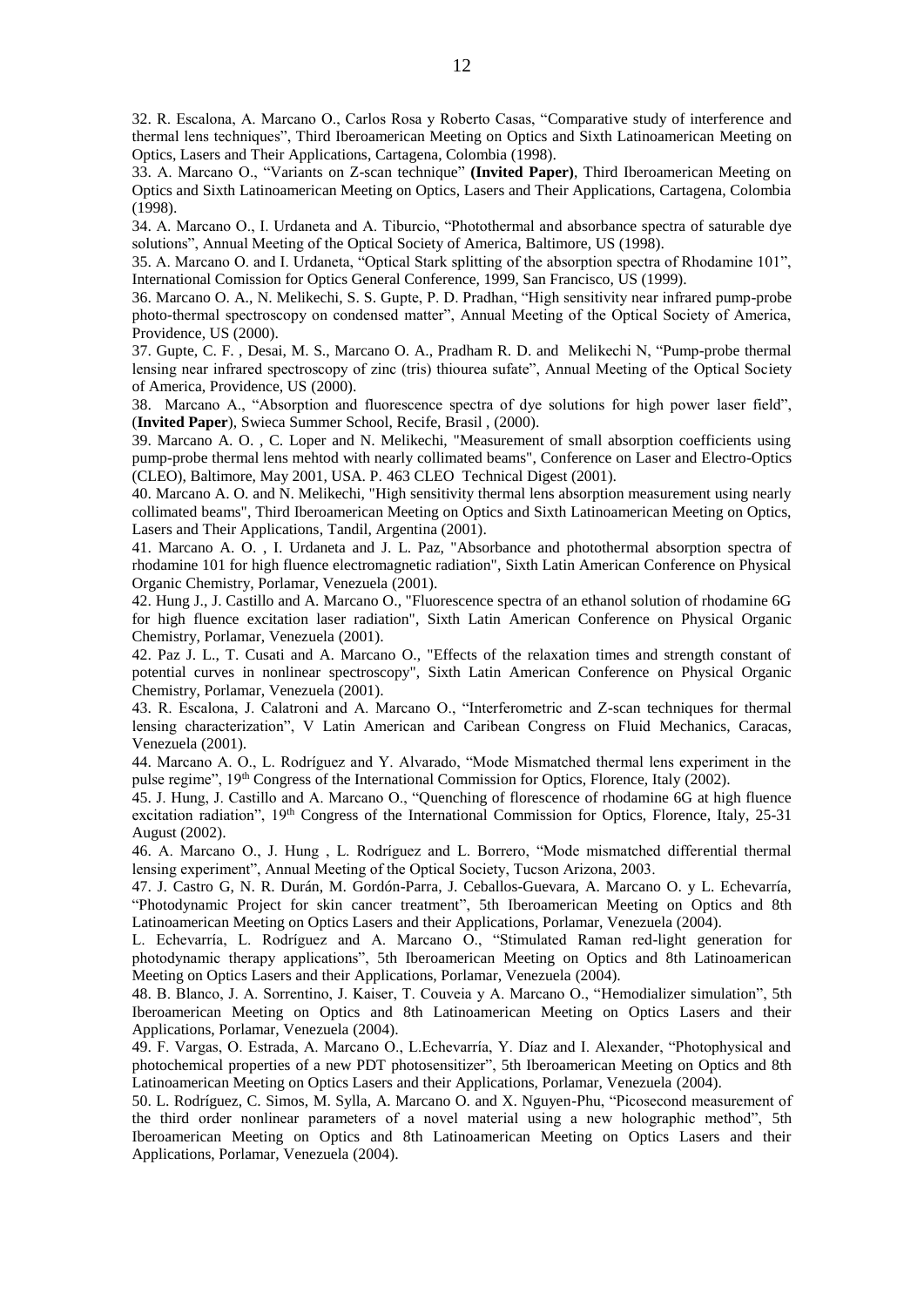51. A. Marcano O., L. Rodríguez and J. Ramírez, "Optical fiber detector based on Light diffraction", 5th Iberoamerican Meeting on Optics and 8th Latinoamerican Meeting on Optics Lasers and their Applications, Porlamar, Venezuela (2004).

52. O. Mendoza-Yero, H. Cabrera-Morales and A. Marcano O., "A Gaussian beam characterization in thermal lensing", 5th Iberoamerican Meeting on Optics and 8th Latinoamerican Meeting on Optics Lasers and their Applications, Porlamar, Venezuela (2004).

53. L. Echevarría, L. Rodríguez, A. Marcano O. and V. Piscitelli, "High efficiency stimulated Raman scaterring from alcahols: Theory and experiments", 5th Iberoamerican Meeting on Optics and 8th Latinoamerican Meeting on Optics Lasers and their Applications, Porlamar, Venezuela (2004).

54. H. Cabrera, E. Marín and A. Marcano O., "Probing of thermal wave interference by means of the thermal lens effect", International Conference on Photoacoustic and Photothermal Phenomena", Rio de Janeiro, July 05-08 (2004).

55. A. Marcano O., R. A. Cruz, C. Jacinto, D. N. Messias and T. Catunda, "Thermal lens spectra of low absorpbing materials", XXVIII Brazilian Meeting on Condensed Matter Physics , Santos, Brasil (2005).

56. D. N. Messias, C. Jacinto, T. Catunda and A. Marcano O., "Nonlinear refraction index measurement of Yb3+ doped glasses under resonant excitation", XXVIII Brazilian Meeting on Condensed Matter Physics , Santos Brasil, (2005).

57. M. Guerra, A. Marcano O., H. Cabrera, X. Nguyen-Phu and M. Sylla, "Mode-mismatched thermal lens measurement of nonlinear absorption coefficient of organic materials", XXVIII Brazilian Meeting on Condensed Matter Physics, Santos, Brasil (2005).

58. K. Williams, A. Marcano O. and N. Melikechi, "Two-photon absorption measurement using thermal lens Z-scan in liquids", NSBP and NSHP Annual Conference, Boston, February (2007).

59. A. Marcano O., K. Williams and N. Melikechi, "High sensitivity photo-thermal lens method for measurement of two-photon absorption", 6653-07, SPIE Optics and Photonics, San Diego CA, August 2007.

60. S. Rock, M. Zelinskas, H. Ding, N. Melikechi and A. Marcano, "Elemental analysis of laser-induced breakdown spectra aided by an empirical spectral data base", First North American Symposium on Laser Induced Breakdown Spectroscopy (NASLIBS 2007), New Orleans, October 2007.

61. N. Melikechi, H. Ding, A. Marcano O and Denise Connolly, "Optical characterization of complex samples and applications for detection of spectroscopic differences in biological specimens", Iberoamerican Conference on Optics and Latinoamerican Conference on Optics, Lasers and Applications, Campinas, Brazil, October (2007).

62. H. Cabrera, A. Marcano O. and J. Ojeda "Absorption spectra of Nitrobenzene Measured with an Incoherent White Light Excitation", Iberoamerican Conference on Optics and Latinoamerican Conference on Optics, Lasers and Applications, Campinas, Brazil, October (2007).

63. A. Marcano O., H. Cabrera and M. Diaz, "Comparison between mode-matched and modemismatched thermal lens methods for absorption measurement in liquids", Iberoamerican Conference on Optics and Latinoamerican Conference on Optics, Lasers and Applications, Campinas, Brazil, October (2007).

64. R. A. Cruz, C. Jacinto, A. Marcano O., and T. Catunda, "High sensitivity thermal lens optimized technique to measure low linear absorption coefficient", Iberoamerican Conference on Optics and Latinoamerican Conference on Optics, Lasers and Applications, Campinas, Brazil, October (2007).

65. S. Rock, H. Ding, N. Melikechi, A. Marcano O. "Laser-Induced breakdown spectroscopy of whole blood and other liquid organic compounds", Conference 6863: Optical Diagnostic and Sensing VIII, SPIE Bio 2008, part of Photonics West, San Jose CA, January 2008.

66. A. Marcano O., Y. Markushin, N. Melikechi and D. Connolly, "Fourier Transform Spectroscopy of Deuterated Proteins", Conference 7049 Linear and Nonlinear Optics of Organic Materials VIII", SPIE Optics and Photonics, San Diego CA, August 10-14, 2008.

67. A. Marcano O., Aaron Zelinskas and N. Melikechi, "Pump-Probe Photothermal Lens Experiment for Measuring Thermal Diffusivity Coefficient of Organic Solvents", Conference 7049 Linear and Nonlinear Optics of Organic Materials VIII", SPIE Optics and Photonics, San Diego CA, August 10-14, 2008.

68. N. Melikechi, Y. Markushin, A. Marcano O. and S. Rock, "Identification of the elemental composition and ratios of macromolecules using laser-induced breakdown spectroscopy", LIBS 2008 Fifth International Conference on Laser-Induced Breakdown Spectroscopy, (22-26 September 2008), Berlin, Germany (Organized by the Federal Institute for Material Research and Testing (BAN) and the Institute of Analytical Sciences, www.libs2008.de).

69. N. Melikechi, Y. Markushin, A. Marcano O., S. Rock, Elizabeth Henderson, Natalie Smith, Chandran R. Sabanayagam and D. Connolly, "Optical classification and detection of complex molecules: Progress towards the early detection of ovarian cancer", International Conference on Optics, Photonics and their Applications, Algiers, Algeria, 12-15 December (2008).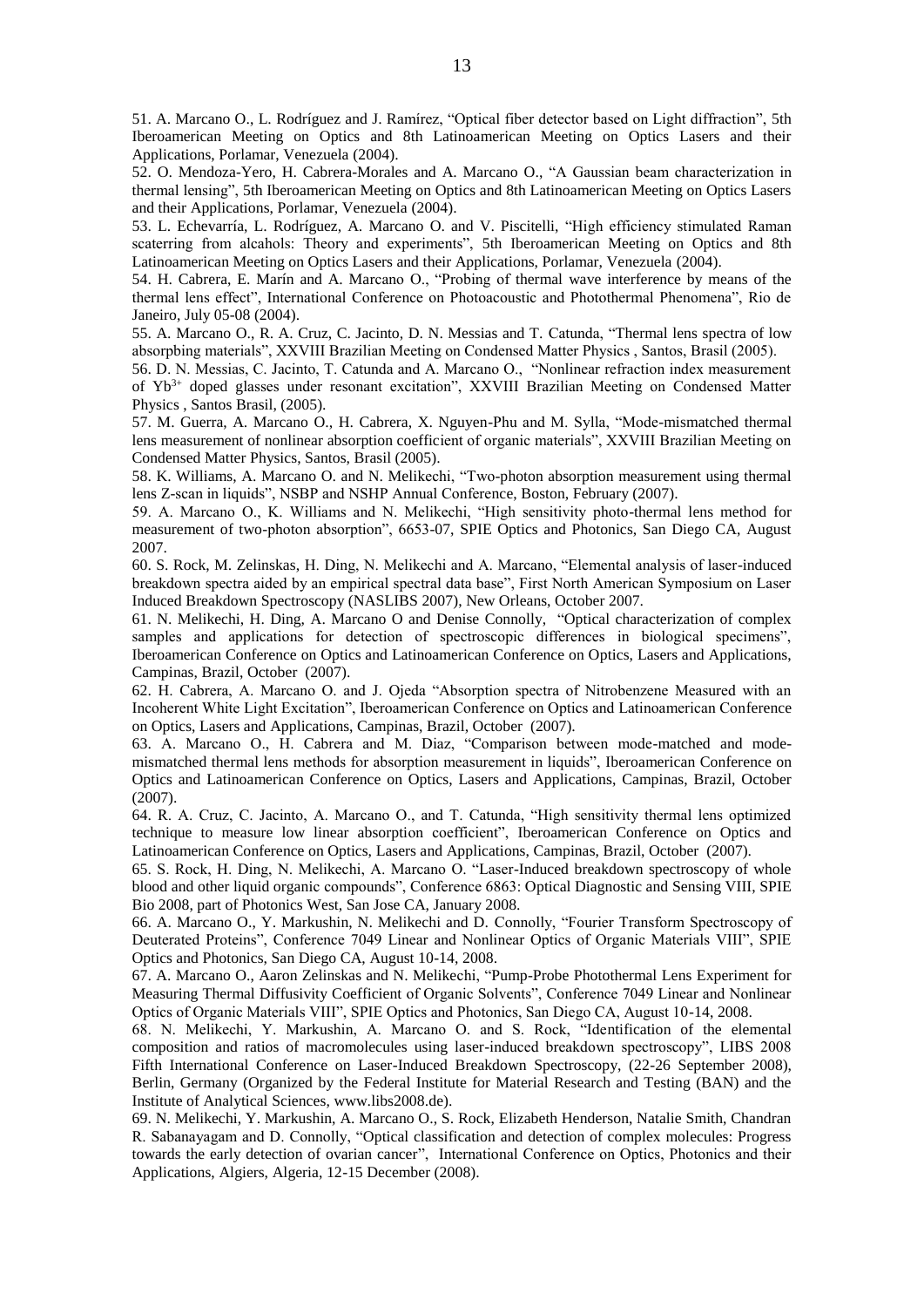70. Y. Markushin \*, N. Melikechi\*, A. Marcano O.\*, S. Rock\* and D. Connolly, "LIBS based multielement coded assay for ovarian cancer application", Photonics West, BIO 2009, paper PW09B-BO209- 11, San Jose, CA (2009).

71. Aleksandar Lazarevic, Dragoljub Pokrajac, Aristides Marcano O., and Noureddine Melikechi, "Use of Principal Component Analysis for Interpretation of Fast Fourier Transform Spectroscopy of Proteins", Photonics West, BIO 2009, San Jose, CA (January2009).

72. M. Smith, A. Marcano, Y. Markushin and N. Melikechi, "Fourier Transform Spectroscopy of Deuterated Proteins and its use in detection of protein biomarkers", CREST/HBCU-RISE JAM Conference, Washington, DC (June 2009).

73. T. Vance, D. Pokrajac, A. Marcano and N. Melikechi, "Neural Networks Classifier on High Dimensional Spectroscopic Data", CREST/HBCU-RISE JAM Conference, Washington, DC (June 2009). 74. Aristides Marcano O., Franz Delima, Yuri Markushin, Chandran Sabanayagam and Noureddine Melikechi, "Detecting protein biomarkers using a photothermal lens method", 2010 Joint Annual Meeting, NSF, Division of Human Resources Development, Washington DC, June 6-9, 2010.

75. Yury Markushin, M. Smith and A. Marcano O., "Integration of Piezo-Electrical Motor for Augmented reality Systems", Naval Academy Science and Engineering Conference (NASEC) , Annapolis MD November 8-10 , 2010.

76. F. Delima, A. Marcano O., Photothermal lens signature of nonlinear surface plasmon absorption of metallic colloids", 13th Annual Philadelphia AMP Research Symposium and Mentoring Conference, Philadelphia, PA, October 16, 2010.

77. M. Smith, A. Marcano O and N. Melikechi, "Reconfigurable Optics for Augmented Reality Goggle Systems", Student Technical Symposium of the National Technical Association, INC. Washington DC, September 8-10, 2010.

78. F. Delima, A. Marcano O, Y. Markushin, C. Sabanayagam and N. Melikechi, "High Sensitivity Photothermal Lens Detection of Metallic Nanoparticles: Applications for Detection of Protein Biomarkers", Annual meeting of the Optical Society of America (FiO/LS conference) Rochester, NY October 2010.

79. A. Marcano O., F. Delima, G. Gwanmesia and N. Melikechi, "Photo-thermal mirror method for determination of thermal diffusivity of nontransparent samples", Annual meeting of the Optical Society of America (FiO/LS conference) Rochester, NY October 2010.

80. O. Ziane, A. Marcano O., H. Boukari and N. Melikechi, "Photothermal lens spectrometry in highly scattering samples", 55 Annual Meeting of the Biophysical Society, March 5-9, Baltimore, MD (2011).

81. A. Marcano O., f. Delima, N. Melikechi and Y. Markushin, "Photothermal lens spectrometry of metallic nanoparticle colloids", SPIE Photonic West, January 25-27, San Francisco, CA (2011).

82. A. Marcano O, O. Ziane , H. Boukari, and N. Melikechi, "Photothermal lens detection and imaging through highly turbid samples", 2011 Joint Annual Meeting, National Science Foundation, Directorate for Education and Human Resources, Division of Human Resources Development, June 6-8, Washington, DC (2011).

83. N. Melikechi, A. Marcano O. and G. Pati, "The Center for Research and Education in optical Sciences and Applications, CREOSA", 2011 Joint Annual Meeting, National Science Foundation, Directorate for Education and Human Resources, Division of Human Resources Development, June 6-8, Washington, DC (2011).

84. A. Marcano O., "Optimized Photothermal Lens Experiment: Applications and Perspectives", Plenary Lecture at IV International Conference on Surfaces, Materials and Vacuum, Puerto Vallarta, Mexico, September 25<sup>th</sup>-28<sup>th</sup>, 2011.

85. T. Harper, A. Marcano O. and H. Boukari, "Photothermal studies of concentrated Ficoll solutions", Canadian, American, Mexican Graduate Students Conference (APS) September 29-October 1, Washington DC, 2011.

86. Ryan Coote, A. Marcano, and N. Melikechi, "Photothermal lens microscope and Photothermal Imaging in Highly Scattering Samples", 2011 Joint Conference of the National Society for Black Physicists and National Society of Hispanic Physicists, Austin TX, September 21 to September 24, 2011.

86. A. Marcano O., "Optimized photothermal lens determination of nonlinear absorption" (**Invited**), 16th International Conference on Photoacoustic and Photothermal Phenomena, Merida, Mexico, November 27-December 1, 2011.

87. I. Basaldua, A. Marcano and N. Melikechi, "Photothermal lens spectrometry of turbid samples", 2012 Emerging Researches National (ERN) Conference in Science, Technology, Engineering, and Mathematics (STEM), Atlanta, GA. February 23-25, 2012.

88. Ryan Coote, Aristides Marcano, "Photothermal Lens Imaging and Detection System for Micro and Nano Dimension samples", Emerging Researchers National (ERN) Conference in STEM, American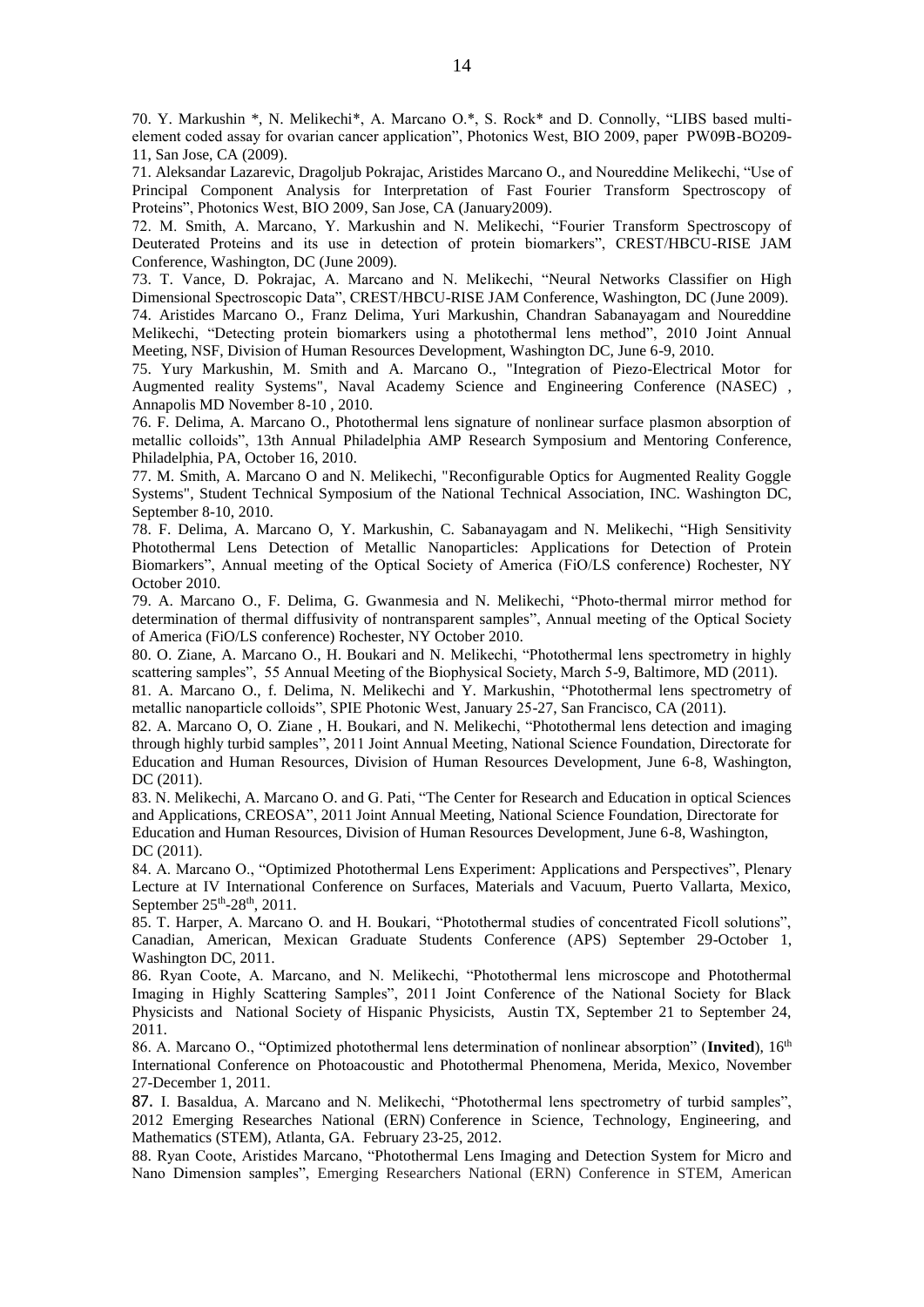Association for the Advancement of Science (AAAS) and NSF Division of Human Resource Development (HRD), Directorate for Education and Human Resources (EHR), Washington DC, February 28-March 2, 2013.

89. A. Marcano O., "Graded-Index Optical Fiber Sound Sensor", Advanced Photonic Conference, Rio Grande, Puerto Rico, July 14-17, 2013.

90. A. Marcano O., S. Alvarado, and E. Marin Moares, "Detecting absorption spectra of turbid media using a white light photothermal lens spectrophotometer", Advanced Photonic Conference, Rio Grande, Puerto Rico, July 14-17, 2013.

91. A. Marcano O., "Advances on photothermal spectroscopy: Applications and scope" (**Invited**), XXII Symposium on Advanced technology, Mexico City, December 5-10, 2013, Mexico.

92. Z. Warren, A. Marcano, R. Tripathi, G. S. Pati, "Spectroscopic Characterization of Nanodiamond Solutions Using Photothermal and Fluorescence Measurements", Symposium PP Nanodiamonds: Fundamentals and Applications, Material Research Society Spring Meeting, San Francisco, California, April 21-25, 2014 (presented April 25).

93. S. Alvarado, A. Marcano, A. Calderon, and E. Marin, "Study of the photothermal effect using an optical fiber sensor and its applications for detection of absorbing species", 20Th European Conference on The Thermophysical Properties", Porto Portugal, September  $4<sup>th</sup>$ , 2014.

94. A. Marcano O., " Master of Science in Physics and Applied Optics as a Step to the Doctoral Degree at Delaware State University: Experience with Underrepresented Minorities", APS Bridge Physics program Summer Meeting, American Center for Physics, College Park, MD, June 25-27, 2014.

95. S. Alvarado Ramirez, E. Marin, A. Marcano, J. A. Calderon Arenas, "Optical fiber sensor application for detection of absorbing species improved by the photothermal lens effect", VII International Conference on Surfaces, Materials and Vacuum, October 6-10, Ensenada, Baja California, Mexico, 2014. 96. A. Marcano O., "Photothermal lens spectroscopy as a new tool for analysis of complex samples",

Grad Map Spring Symposium, University of Maryland, College Park, MD, April 18, 2015.

97. May Hlaing and Aristides Marcano, "Time evolution of the photothermal signal of gold nanoparticle colloids in the pulse regime", 1 st Delaware Optics Symposium (DOS), October 8-9, 2015, Dover, DE.

98. Bellsabel Gebear-Eigzabher, Cheng-Yu Lai, Aristides Marcano, Azael Roa, and Daniela Radu, "Photothermal lens characterization of Ag nanoparticle colloids and films" 251st American Chemical Society (ACS) National Meeting & Exposition, San Diego, California, March 13-17, 2016.

99. David Kingsley, Robinson Kuis, Anthony Johnson, and Aristides Marcano, "Laser Inactivation of

Murine Norovirus", 35th Annual Meeting for the American Society for Virology, Blacksburg, Virginia, June 18-22, 2016.

100. May Hlaing, A. Roa, and A. Marcano, "White Light Pump Probe Photothermal Mirror Spectrophotometer", accepted for presentation at 47th Annual Meeting of the APS Division of Atomic, Molecular and Optical Physics, Providence, Rhode Island, May 23-27, 2016.

101. A. Marcano, "Photothermal Spectroscopy: basic Principles and Applications" (**Invited**), Winter College on Optics, February 13-17, International Center for Theoretical Physics, Trieste, Italy (2017).

102. A. Marcano O., "National Science Foundation INCLUDES program at Delaware State University: Establishing a Baccalaureate Program on Renewable Energy Engineering", 3rd [National Energy](http://www.energyeducationsummit.org/)  [Education Summit:](http://www.energyeducationsummit.org/) Education for Resilient Energy Systems, Washington D.C., January 25, 2018.

103. A. Marcano O., "NSF INCLUDES DDLP: Expanding Diversity in Energy and Environmental Sustainability through the Creation of Learning Opportunities for Minority Students in the Mid-Atlantic Region (Award 1744502)", NSF INCLUDES PI/Evaluator's Meeting, Alexandria VA, January 10, 2018.

104. A. Marcano O., "Expanding diversity in renewable energy and environmental sustainability", Gordon Research Conference, June 10-15, 2018, Bryant University, Smithfield, RI.

105. Electrochemical Reductive Grafting and Photothermal Properties Studies of bis(diazonium) gold(III) salts", Shehu Isah, Bizuneh Workie, Aristides Marcano, Seema Panicker, and Ahmed Mohammed, *Abstract of Papers, American Chemical Society 256th National Meeting, Boston, MA, August 19 -23*, 2018.

# **Teaching experience**

- 1- Part time Associated Professor at Physics School of the Central University of Venezuela (1982-1986) Undergraduate courses: Mechanics, Waves and Optics, Electricity and Magnetism.
- 2- Part time Associated Professor at the Physics Department of the Simon Bolivar University, Caracas, Venezuela (1986-1987, and 1988-1992). Undergraduate courses: Laboratory of Mechanics, Laboratory of Electricity and Magnetism, Waves and Optics, Laboratory of Optics, Mechanics, Thermodynamics, Laboratory of Electronics, Electricity and Magnetism, Quantum Optics.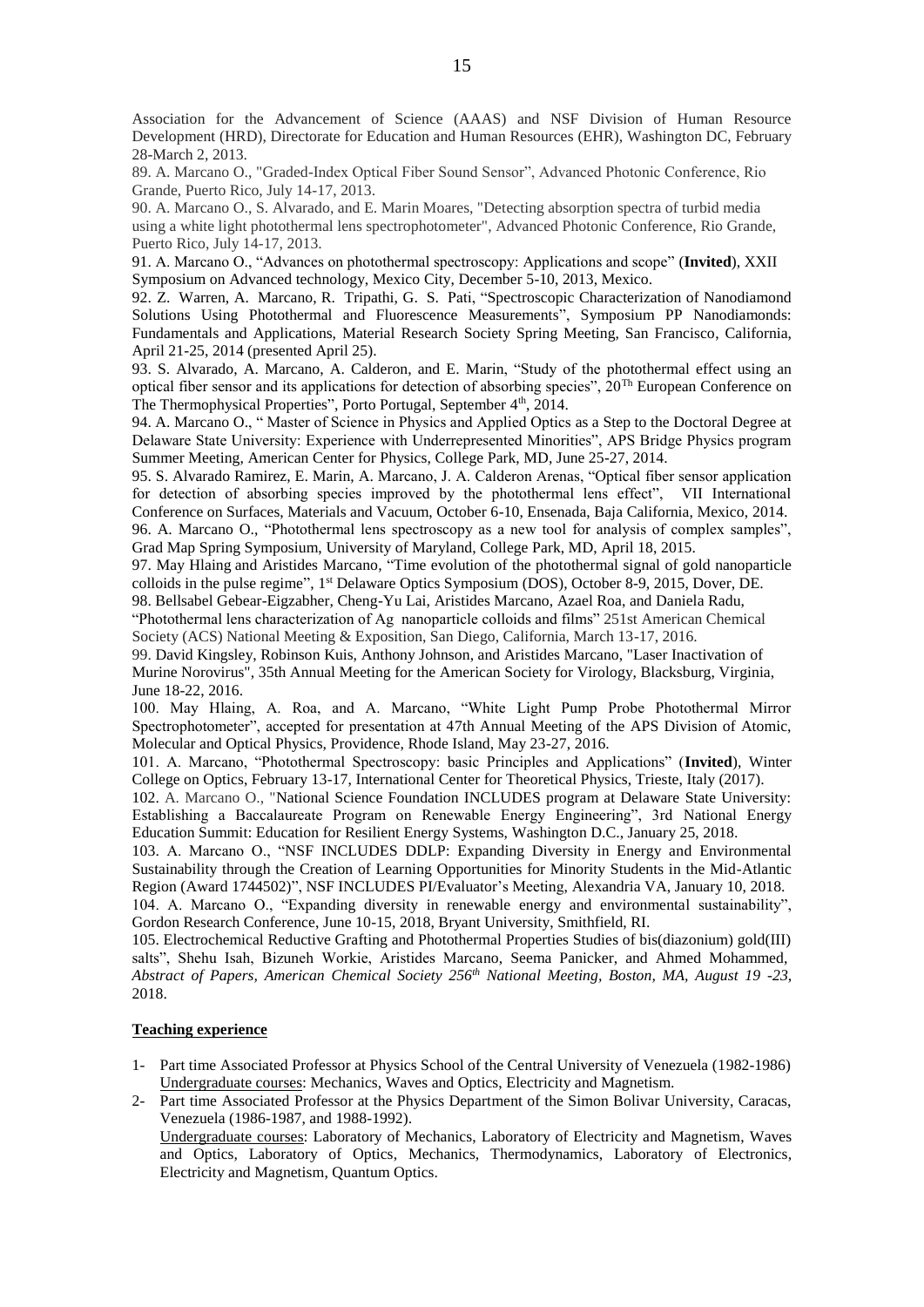3- Part time Full Professor at the School of Chemistry of the Central University of Venezuela (1992- 1994).

Graduate courses: Molecular Spectroscopy, Nonlinear Laser Spectroscopy, Instruments for Optics and Spectroscopy, Photo-thermal Spectroscopy, Principles of Nuclear Magnetic Resonance.

4- Part time Full Professor at the Physics Department of the Simon Bolivar University, Caracas, Venezuela (1996-1999).

Undergraduate courses: Laboratory of Mechanics, Quantum Optics, Mechanics, Laboratory of Optics, Advanced Laboratory for Physicists, Laboratory of Electricity and Magnetism.

- 5- Professor of Graduates Courses at Venezuelan Institution for Basic Research (1981-2004). Graduate courses: Classical Mechanics, Advanced Electromagnetism, Physical Mathematics, Quantum Mechanics, Physical Optics, Quantum Optics, Instrumentation for Optics and Spectroscopy, Physics for Biologists, Photo-thermal Spectroscopy, Nonlinear Optics, Laser Spectroscopy, Nonlinear Optics, Fluid Mechanics.
- 5- Associate Research Professor, Department of Physics and Engineering, Delaware State University. Undergraduate courses: Applied Physics Laboratory I (fall 2006-2007 and 2008), Applied Physics Laboratory II (spring 2007-2008 and 2009), General Physics I PHYS 201 (spring 2010, and spring 2011), General Physics II PHYS 202 (fall 2010), Analytic Mechanics I PHYS 313 (fall 2010), University Seminar I and II PHYS 191 and PHYS 192 (2012-2013-2014), Optical Electronics PHYS 310 (fall 2012).

Graduate courses: Nonlinear Optics (spring 2009, spring 2011, spring 2012, spring 2013 and spring 2014), Modern Methods of Laser Spectroscopy (Fall 2009), Lasers and Optical Devices (Fall 2013).

6- Professor, Department of Physics and Engineering, Delaware State University. Undergraduate courses: Analytical Mechanics I (PHYS 313) fall 2014. General Physics I (PHYS 201) spring 2015. Engineering Mechanics: Statics (PHYS 313) fall 2015, General Physics II (PHYS 202) fall 2015, Engineering Mechanics: Dynamics (PHYS 314) spring 2016, General Physics I (PHYS 201) spring 2016, Sound and Acoustics (PHYS 141) fall 2017 and spring 2018, Experimental and Theoretical Research (PHYS 418) spring 2018.

Graduate Courses: Fundamental of Laser and Optical Devices (PHYS 660) fall 2017.

7- Research Professor, Department of Chemistry, Delaware State University Undergraduate courses: Chemical Literature (CHEM 460) fall 2016, Probability (MTSC 341), Selected Topics in Chemistry (CHEM 416) spring 2017. Graduate courses: Advanced Probability Theory (MTSC 541) fall 216, Chemical Literature (CHEM 560) fall 2016, Applications of Spectroscopy (CHEM 519) fall 2016, Selected Topics in Chemistry (CHEM 511) spring 2017.

# **Thesis Adviser**

# Undergraduate Degree:

- 1- Rafael Rojas (1984), "Power dependence of the thermal and electronic component of the polarization spectroscopy signal", University of Orient, Cumana, Venezuela.
- 2- Rafael Rodríguez 1987, "High order propagation effects of the polarization spectroscopy signal", Caracas, Central University of Venezuela.
- 3- Hector Canabal B. (1992), "Self interactions between a laser ebam and a liquid film" (Maraven Award for the best Thesis of the year), Simon Bolivar University, Caracas, Venezuela.
- 4- Armando Sena (1995), "Profile distortions of a electromagnetic wave due to nonlinear optical effects", Central University of Venezuela, Caracas, Venezuela.
- 5- Adolfo Oquero (1996), "Image recording and processing system for the study of optical processes", Polytechnic Institution of the Armed Forces, Maracay, Venezuela.
- 6- Alejandro J. Solis Saldivia (1997), "Design and implementation of a hardware and software system for image digital processing for the determination of the absorption coefficient", Polytechnical Institution of the Armed Forces, Maracay, Venezuela.
- 7- Ines Urdaneta, (1999), "Photothermal and absorbance spectra of a rhodamine 101 solution", Simon Bolivar University, Caracas, Venezuela.
- 8- Gabriel Verde, (1999) "Study of the absorption saturation in dye solutions", Simon Bolivar University, Caracas, Venezuela.
- 9- Luis Borrero (2003). "Thermal lens differential method for absorption measurement below solvent background", Central University of Venezuela, caracas, Venezuela.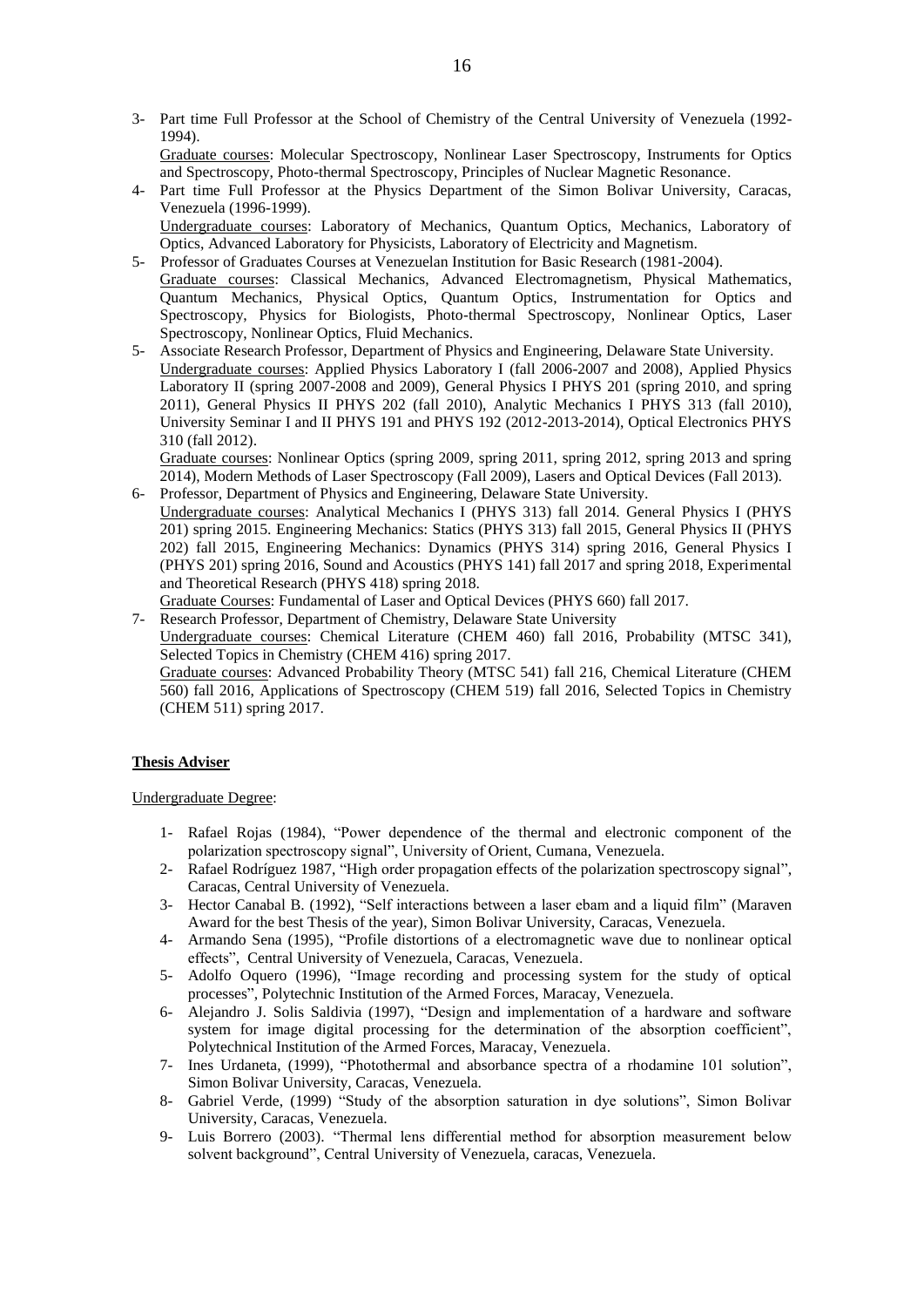- 10- Francisco Jose Torres, José Gregorio Andara and Alexander E. Ortíz (2005), "Proposal for a prototype of fiber optics microphone for the Armed Forces", Military Institute for Communications and Electronics of the Armed Forces , Caracas, Venezuela.
- 11- Jose Ojeda (2006), Absorption spectrum of Malachite Green measured using a white light thermal lens spectrophotometer", Zulia University, Maracaibo, Venezuela.
- 12- Sierra Harris (2016), Honors Program Thesis, "Photothermal characterization of silver nanoparticles", BS in Engineering Physics, Delaware State University April 27, 2016.

# Master Degree:

- 1- Mary Carmen Salazar (1987), "Measurement of the Malachite Green parameters using the four wave-mixing technique", Venezuelan Institution for Scientific Research, Caracas, Venezuela.
- 2- José Antonio Tiburcio Moreno (1998), "Measurement of the absorption spectra using the thermal lens technique: Applications to fluorescent systems" Venezuelan Institution for Scientific Research, Caracas, Venezuela.
- 3- Luis Borrero (2006), "Study of stability of bubbles generated by a CW laser" "Venezuelan Institution for Scientific Research, Caracas, Venezuela.
- 4- Krystaufeux Williams (2008), "Measuring two-photon absorption using thermal lens spectrometry", Delaware State University, Dover, Delaware (co-adviser).
- 5. Maurice Smith (2011), "Variable focal length optics for augmented reality goggle system", Delaware State University, Dover, Delaware.
- 6- Franz Delima (2011), "Study of linear and nonlinear absorption of metallic colloids using photothermal lensing spectrometry", Delaware State University, Dover, Delaware.
- 7- Junwei Meng (2014), "Development of white light photothermal lens spectrophotometer", Delaware State University, Dover, Delaware.
- 8- Mark King (2015), "Determination of thermal diffusivity of non-transparent samples using a photothermal mirror method", Delaware State University, Dover, Delaware.
- 9- Isaac Basaldua (2015), (Non-thesis option), Research project: Photothermal lens spectrometry of highly scattering samples", Delaware State University, Dover, Delaware.

# Doctorate Degree:

- 1- Jimmy Castillo (1994), "Thermal lens spectroscopy: theoretical models and comparison with the experiments", Central University of Venezuela, Caracas, Venezuela.
- 2- Florencio Eloy Hernández (1996), "Two-beams Z-scan implementation for studies of nonlinear refraction and linear and nonlinear absorption", Central University of Venezuela, Caracas, Venezuela.
- 3- Luis Rodríguez (2004), "Measurement of nonlinear optical properties using the thermal lens Iscan and nonlinear holography methods", Venezuelan Institution for Scientific Research, Caracas, Venezuela.
- 4- Mayamarú Guerra Acosta (2006), "Characterization of nonlinear optical materials", Venezuelan Institution for Scientific Research, Caracas, Venezuela.
- 5- Humberto Cabrera (2007), "Thermal lens spectroscopy and measurement of thermo-optical parameters in semitransparent media", Venezuelan Institution for Scientific Research, Caracas, Venezuela.
- 6- Salvador Alvarado Ramirez (2015), "Applications of the hot wire calorimetry and photothermal lens spectroscopy for characterization of complex liquids", PhD in Advanced Technology, Center of Research in Applied Science and Advanced Technology, Legaria Unit, National Polytechnic Institute (CICATA-IPN Mexico). Co-Adviser.

### Postdoctoral fellows:

1- Eloy Hernandez (1996-1999) (currently Associate Professor, University of Central Florida).

2- Jannett Hung (2002-2005).

3- Lorenzo Echevarria (2003-2005) (currently Associate Professor, Simon Bolivar University, Venezuela).

#### Mentoring K-12 students research presentations at DSU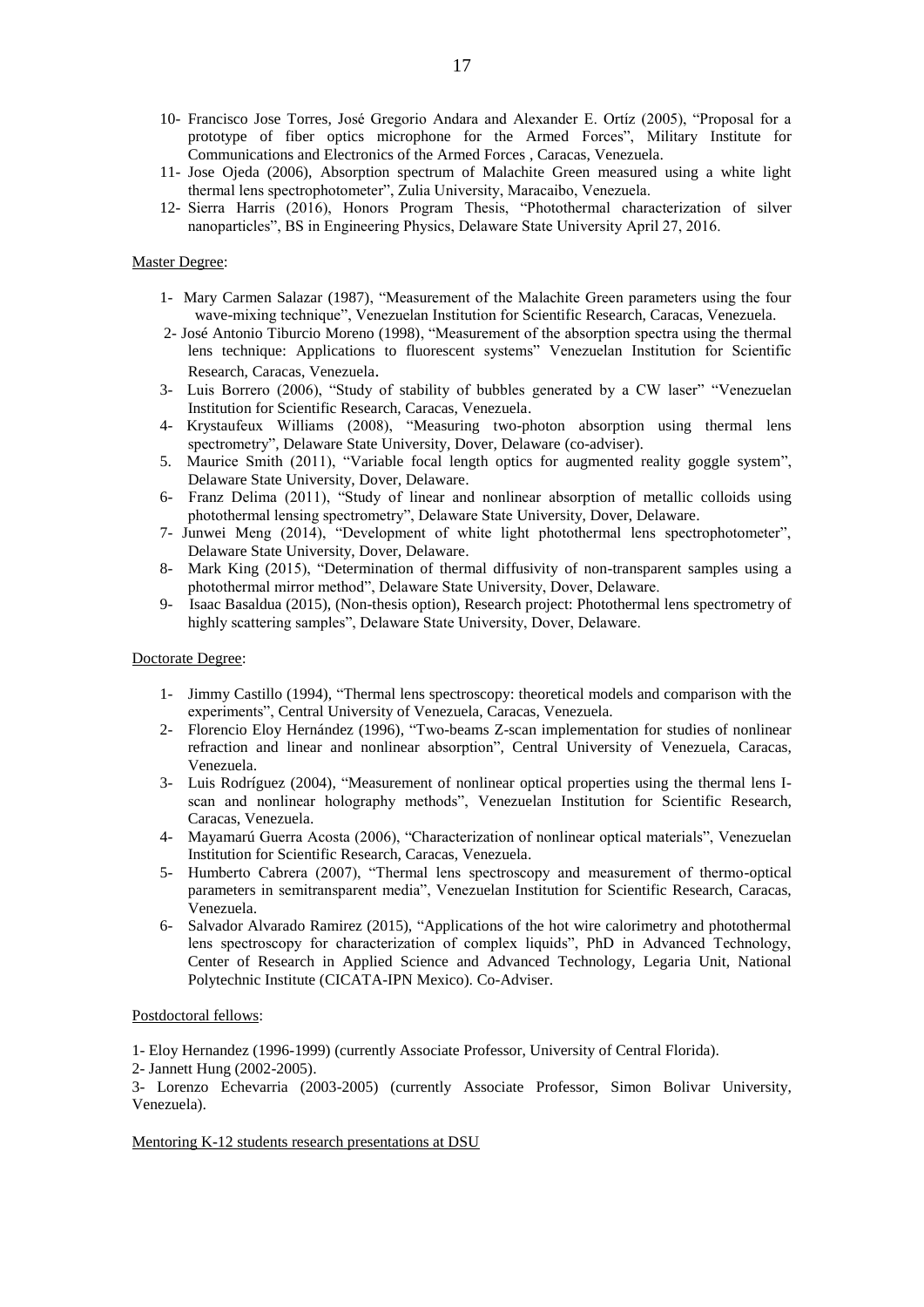- 1. James Meade (Dover High School), "Research and educational experiments using the Red-Tide 650 spectrometer", sponsored by the Experimental Program to Stimulate Competitive Research, EPSCoR, Delaware State University Summer Research Symposium, Dover, Delaware July 27, 2012.
- 2. Brandon Smith, Mark King, Junwei Meng and Aristides Marcano, "3D printing of optical supplies", 2014 Summer Research Symposium, Delaware State University, Dover, Delaware, July 31, 2014.
- 3. Andrew Zerrad (DSU Early College High School). "3D printing lens holders", July 2015.

Mentoring undergraduate students research presentations at DSU

1. Aaron Zelinskas, "Photothermal lens spectroscopy of liquids", DSU 34th Honors Day, March 2007.

2. Krystaufeux Williams, "Measurement of Multi-photon absorption using photothermal lens spectrometry", 34th Honors Day, March 2007.

3. Maurice Smith, "Fourier Transform Spectroscopy of Deuterated Proteins", DSU 36th Honors Day, April 2, 2009).

5. Lowell Buford, "Spectral Characterization of an Optical Fiber Acoustic Sensor", DSU 36th Honors Day, April 2, 2009.

6. Cameron Hinderer: "Characterization of Highly Scattering Samples" DSU 36th Honors Day, April 2, 2009.

7. Leon Taleh: "Development of a Thermal Lens Microscope" DSU 36th Honors Day, April 2, 2009.

9. Aaron Zelinskas: "Liquid lens variable optics in head mounted displays for NASA EVA systems" DSU 37th Honors Day, March 31, 2010.

10. Yuri Markushin: "Development and implementation of one dimensional lens adjustment system" DSU 37th Honors Day, March 31, 2010.

11. Lowell Buford, and Ashley Thompson: "Study of the light pattern at the exit end of an optical fiber" DSU Summer Research Symposium, July 30, 2009.

12. Walter Scott-Williams, and Scott Snell: "A study of the applications of an optical fiber based flow meter" DSU Summer Research Symposium, July 30, 2009.

13. Whitlee Haymore: "Wavefront distortion of a beam of light due to thermal lensing", DSU Summer Research Symposium, July, 2011.

14. Junwei Meng, "Imaging in highly turbid environment", 39th Honors Day Students Presentations, Delaware State University, Dover, DE, April 12, 2012.

15. Aaron Villete, "Limits of sensitivity of the photothermal lens detection in highly scattering samples", Delaware State University Summer Research Symposium, Dover, Delaware 2012.

16. Gregory Jones and A. Marcano, "Light scattering in the presence of absorption", 40th Honors Day Students Presentations, Delaware State University, Dover, DE, April 4, 2013.

17. Aaron Villette, A. Marcano, S. Alvarado and R. Edziah, "Absorbance and photothermal spectra of scattering light dye solutions" 40th Honors Day Students Presentations, Delaware State University, Dover, DE, April 4, 2013.

18. Daniel Caballero and A. Marcano, "Absorbance, photothermal and scattering spectra of gold nanoparticle colloids", 2013 Summer research Symposium, Delaware State University, Dover Delaware, July 25, 2013.

19. Mark King and A. Marcano, "Imaging through a highly scattering medium based on spectroscopic analysis, 2013 Summer research Symposium, Delaware State University, Dover Delaware, July 25, 2013. 20. Daniel Caballero, A. Marcano, M. Rana and G. Gwanmesia, "Photothermal mirror determination of thermal diffusivity of transparent and non-transparent samples", 41th Honors Day Students Presentations, Delaware State University, Dover, DE, April 3, 2014.

21. Janae Cosby and A. Marcano, "Absorption characterization of metallic colloids", 41th Honors Day Students Presentations, Delaware State University, Dover, DE, April 3, 2014.

22. Aaron Villette, Junwei Meng, A. Marcano, G. Pati and R. Tripathi, "Photothermal lens characterization of nanodiamond samples", 41th Honors Day Students Presentations, Delaware State University, Dover, DE, April 3, 2014.

23. Christopher Debardelaben, Mark King, Aristides Marcano and G. Gwanmesia, "Thermal diffusivity determination of solids using a pump-probe photothermal mirror method, 2014 Summer Research Symposium, Delaware State University, Dover, Delaware, July 31, 2014.

24. Janae Cosby and A. Marcano, "Pump-probe photothermal lens Z-scan of metallic colloids", 2014 Summer Research Symposium, Delaware State University, Dover, Delaware, July 31, 2014.

25. Sierra Harris, "Photothermal lens characterization of silver nanoparticles", 43rd Honors Day Students Presentations, Delaware State University, Dover, DE, April 15, 2016.

26. Azael Roa, "White light photothermal lens spectrophotometer", 43rd Honors Day Students Presentations, Delaware State University, Dover, DE, April 15, 2016.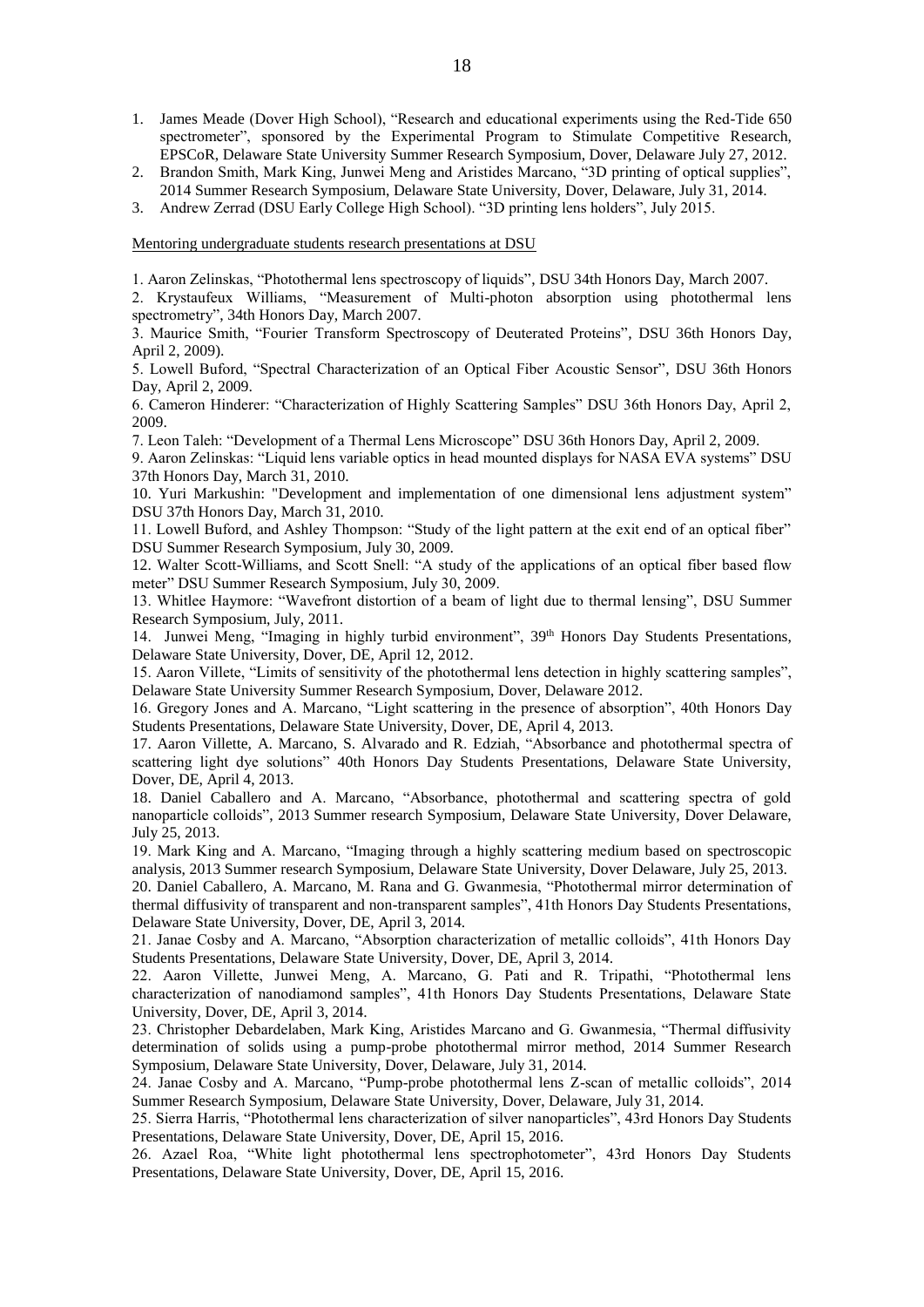27. J. Patterson and A. Marcano, "Pump-probe photothermal mirror Z-scan experiment", 45th Honors Day Students Presentations, Delaware State University, Dover, DE, April 20, 2018.

28. A. Brown-Countess and A. Marcano, "Diode laser Raman Spectroscopy of Organic Solvents", 45th Honors Day Students Presentations, Delaware State University, Dover, DE, April 20, 2018.

29. D. Onifade and A. Marcano, "Solar Power for a Sustainable Humanity", 2018 Technical Research Exhibition at NSBE44 National Convention, Pittsburg PA, March 21-25, 2018, and 45th Honors Day Students Presentations, Delaware State University, Dover, DE, April 20, 2018.

30. N. Blakely and A. Marcano, "The incoming green energy revolution: Principles and Current Perspective of Wind Power Generation", 2018 Technical Research Exhibition at NSBE44 National Convention, Pittsburg PA, March 21-25, 2018, and 45th Honors Day Students Presentations, Delaware State University, Dover, DE, April 20, 2018.

#### Mentoring graduate student research presentations at DSU

1. Maurice Smith: "Various reconfigurable lens for focusing augmented reality images", 37th Honors Day, March 31, 2010.

2. Franz Delima: "Thermal lens detection of metallic particles at the ppb level", DSU 37th Honors Day, March 31, 2010.

3. Ryan Coote, "Single nanoparticle detection suing a thermal lens microscope", First DSU Graduate Symposium, April 15, 2011.

4. Franz Delima, "Study of linear and nonlinear absorption of metallic colloids using photothermal lens spectrometry", First DSU Graduate Symposium, April 15, 2011.

5. Maurice Smith, "Reconfigurable optical elements for augmented reality head worn display", (First DSU Graduate Symposium, April 15, 2011.

6. Ryan Coote, "Photo-thermal Lens Microscopic Imaging" 2nd Annual Graduate Research Symposium, Delaware State University, Dover DE, April 20, 2012.

7. Isaac Basaldua, "Photothermal Lens Spectrometry of Turbid Media", 2nd Annual Graduate Research Symposium, Delaware State University, Dover DE, April 20, 2012.

8. Michael Williams, Junwei Meng, Aaron Villette, A. Marcano, G. S. Pati and R. Tripathi, "Absorption studies of diamond nanoparticles using photothermal lens spectroscopy", 4<sup>th</sup> Annual Graduate Research Symposium, Delaware State University, Dover, Delaware, April 25, 2014.

9. J. Meng, A. Marcano, S. Alvarado, D. Caballero, E. Marin and R. Edziah, "White light photothermal lens spectrophototmeter for studies of absorption in complex samples", 4<sup>th</sup> Annual Graduate Research Symposium, Delaware State University, Dover, Delaware, April 25, 2014.

10. May Hlaing, D. Kingsley and A. Marcano, "Role of micro-heating in laser virus inactivation mechanism", Delaware State University Fifth Annual Graduate Research Symposium, Dover, Delaware, April 17, 2015.

11. Bellsabel Gebear-Eigzabher, Cheng-Yu Lai, Aristides Marcano, Azael Roa, and Daniela Radu, "Photothermal lens characterization of Ag nanoparticle colloids and films",  $6<sup>th</sup>$  Annual Graduate Symposium, Delaware State University, Dover, Delaware, April 8, 2016.

12. Mai Hlaing, David Kingsley, and Aristides Marcano, "Continuous wave laser virus inactivation experiment", 6<sup>th</sup> Annual Graduate Symposium, Delaware State University, Dover, Delaware, April 8, 2016.

### **Experience as scientific referee**

- 1- Project Reviewer, Fonacit (Venezuelan Scientific Agency).
- 2- Project Referee, Colciencias (Colombian Scientific Agency).
- 3- Project Reviewer National Science Foundation NSF (US )
- 4- Project Reviewer Defense Threat Reduction Agency DTRA (US)
- 5- Manuscript Reviewer, Journal of the Optical Society of America B (US).
- 6- Manuscript Reviewer, Applied Spectroscopy (US).
- 7- Manuscript Reviewer, Chemical Physics Letters (US).
- 8- Manuscript Reviewer, Optics Letters (US).
- 9- Manuscript Reviewer, Optical Materials (US).
- 10- Manuscript Reviewer, Applied Optics (US).
- 11- Manuscript Reviewer, Optics Express (US).
- 12- Manuscript Reviewer, Talanta (US)